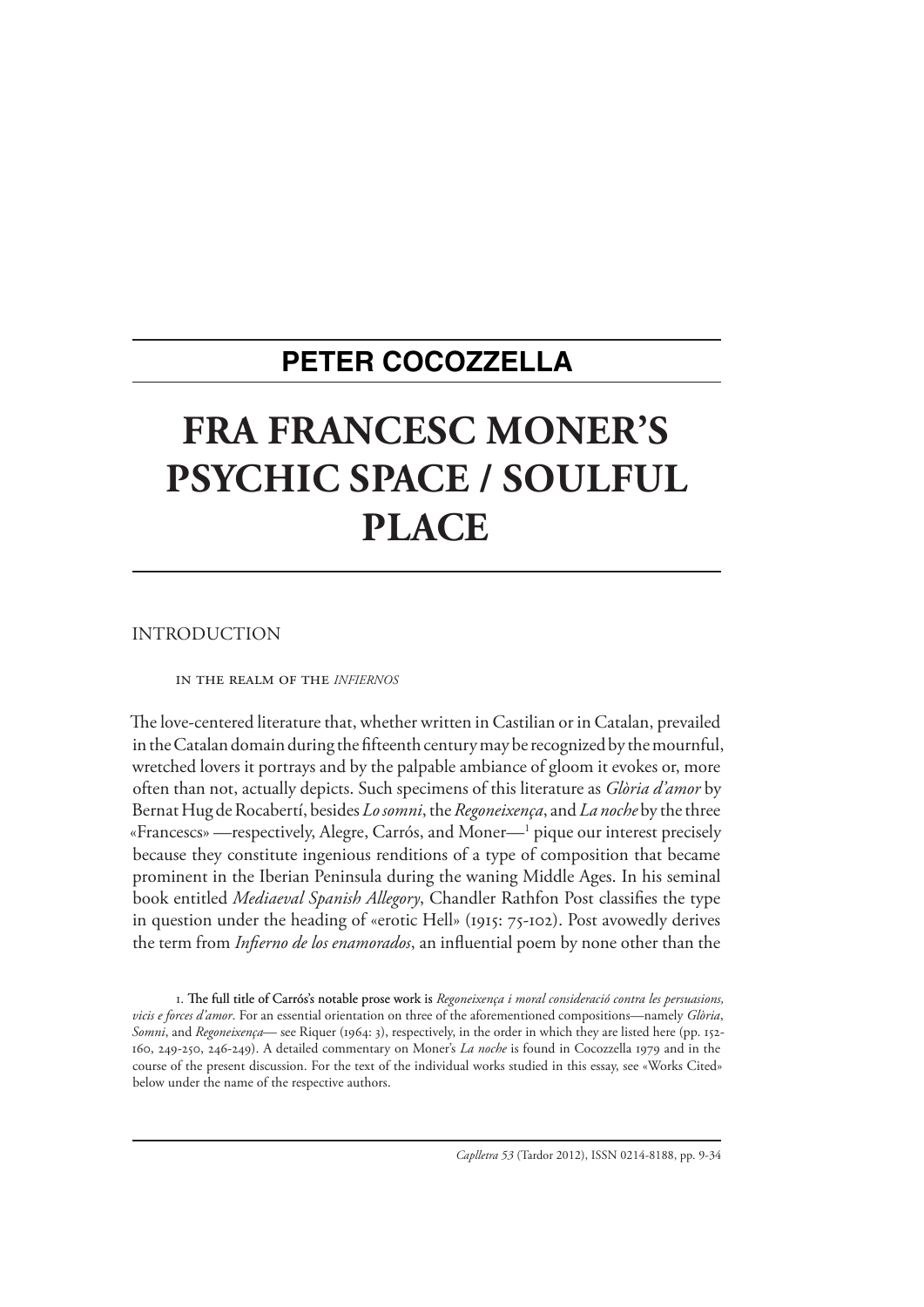illustrious Iñigo López de Menedoza, better known as Marqués de Santillana (1915: 75). Post offers an enlightening definition, precise and broad enough as to provide a convenient starting point for any further discussion on the *infiernos* and *infierno*-like compositions.2 Thus, he blazes a trail of exploration, which he himself undertakes with consummate skill and accomplishment. He initiates, that is, and pursues a quest of not only sources but also salient motifs and variations invested upon those motifs by talented authors, the likes of the prototypal Santillana and of many others —Juan de Andújar, the Bachiller Jiménez, Diego de San Pedro, Guevara, Garci Sánchez de Badajoz, Juan Rodríguez del Padrón, Pedro Manuel Jiménez de Urrea, and the list is far from complete— who exhibit impressive artistic flair and perform extraordinary feats of inventiveness. There are, of course, scholars who have followed in Post's footsteps and have made significant contributions of their own. Antonio Cortijo Ocaña and Roxana C. Recio, to adduce some specific names, have dedicated their investigative expertise to a thorough analysis of the complex intertextual dimensions of works that

## 2. These, Post (1915: 75) specifies,

may be subdivided into two classses according to their allegorical attitude. To the first belong those in which, as in Santillana's *Infierno de los enamorados* itself, the author ideates a real abyss of retribution for ill-starred lovers; to the second those in which, as in the *Desert d'Amours* of Eustache Deschamps and the *Prison d'Amours* of Baudouin de Condé, he conceives more fancifully the torment of the visionary world simply as a crystallization of the lover's woes in the actual world.

In his own noteworthy study of the *Infierno de amor* by Garci Sánchez de Badajoz, another prominent Spanish poet of the fifteenth century, Patrick Gallagher, sheds light upon Post's definition by delineating a contrast between Santillana's prototype and Garci Sánchez's rendition of the «erotic Hell» (Gallagher 1968: 188-233). According to Gallagher the two *infiernos* exemplify, respectively, distinct orientations, which he calls «objective» and «subjective». It is appropriate to quote directly from Gallagher's remarks. Referring to those particular «*cancionero* poets with their hells, purgatories and prisons of love», Gallagher (1968: 188) states:

> The attempts of some were objective, while those of others were subjective: some dissociated themselves from and other identified themselves with, the torments of lovers whom they portrayed; some went to the places of punishment to observe, others to experience; both went to record what they saw, but some as detached investigators, others as lovers. Santillana belongs to the former group and Garci Sánchez to the latter.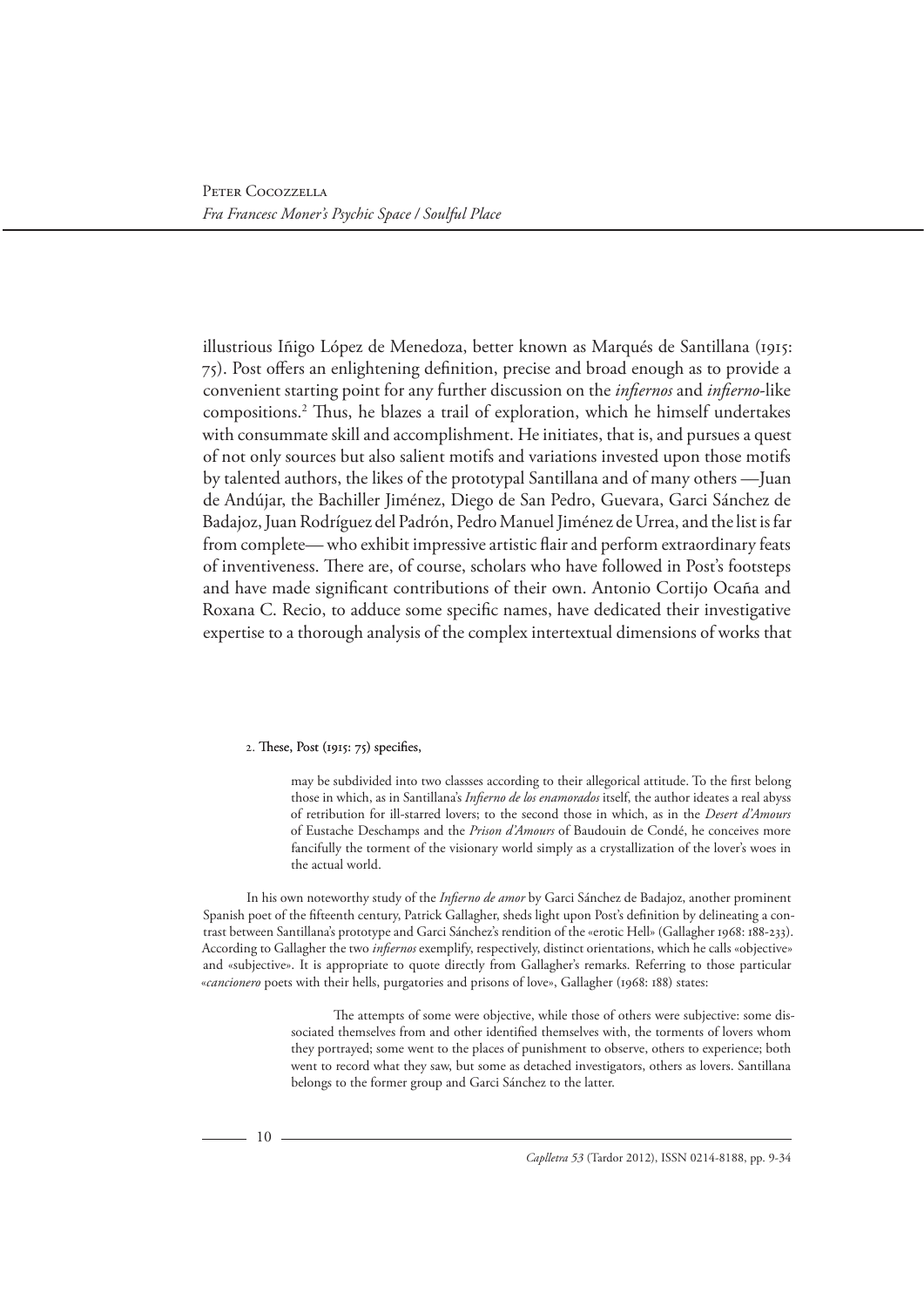escape Post's attention, even though these texts fall unmistakably within the purview of his study.3

Foreshadowing the «Local Habitation» of the Self

From Post's precise definition, amply illustrated by the examples adduced by Post himself and others, we may deduce that the typical *infierno de los enamorados* discloses its author's obsessive concern with the issues of placement and location. A number of more or less technical terms, ranging from the abstract «spatiality» to the distinctly metaphysical «circunstancia» and «morada vital», borrowed, respectively, from José Ortega y Gasset<sup>4</sup> and Américo Castro,<sup>5</sup> may be employed to substantiate the *infierno*'s referentiality to a keen sense of what the bard calls «local habitation».<sup>6</sup> One may even detect in the *infiernos* that interest us here the esthetic resonance, concomitant to a phenomenon that John R. Stilgoe calls «topophilia». Stilgoe coins the neologism in an effort to recapture Gaston Bachelard's suggestive insights into what that noted French thinker calls «poetics of space».7

3. Cortijo (1997) focuses on Alegre's *Somni*, while Recio delves into Rocabertí's *Glòria* (1996: 1-40) and sundry pieces by various other writers, including Carrós's *Regoneixença*, and a poem, also by Carrós, entitled *Consuelo de amor* (2000).

4. For a comprehensive definition of *yo* and *circunstancia*, the well-known mutually complementary principles in Ortega y Gasset's metaphysics, see Borel (1959: 37-76). Díez Taboada (1964: 17-18) provides an enlightening discussion of Ortega y Gasset's terminology together with Américo Castro's notion of *vivencia.*

5. For a definition of Castro's terms quoted here see the following observation by Araya Goubet (1976: 65):

Since 1954 Castro has called the particular structure of an historical agent its «dwelling place of life» (*morada vital* or *morada de la vida*). . . . The «dwelling place of life» is the entirety of dynamic «invariants» of a particular historical agent. It is the parabola drawn by everything encompassed by the consciousness of «selfhood» or the ethnic «we».

6. The expression occurs in Shakespeare's A Midsummer Night's Dream 5.1.17.

7. The phrase provides the title for one of Bachelard's landmark studies. See the bibliography below. Worthy of note for a definition of the key terms are the following remarks (1994: x) by Stilgoe:

> This book opens its readers to the titanic importance of setting in so much art from painting to poetry to fiction to autobiography. In *The Poetics of Space*, Bachelard reveals time after time that setting is more than scene in works of art, that it is often the armature around which the work revolves. He elevates setting to its rightful place alongside character and plot,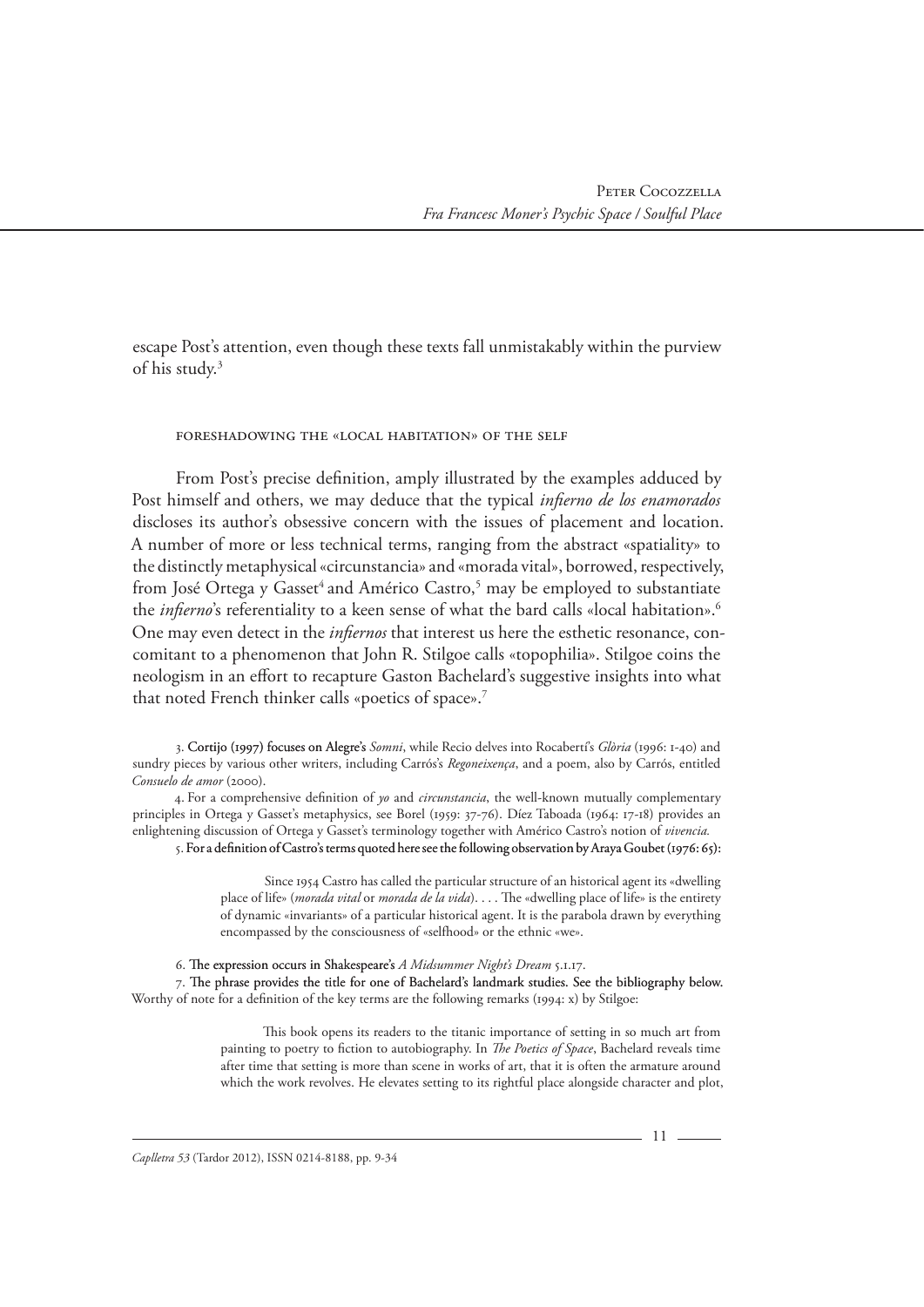It takes but a cursory reading to make evident that, in the works mentioned above, the respective writers attest to their own penchant toward «topophilia», even as they formulate their own version of a «poetics of space». Doubtless, these writers would demonstrate that an inquiry into the issues of spatiality leads to discover the contours of selfhood within a broad area of the human psyche. Spatiality, then, is the key that unveils a creative writer's notion of the self. The foregoing statement expresses, in a nutshell, the general orientation and guiding principle of the present essay.

Here I explore an outstanding example illustrative of the way the principles of spatiality come to bear on a literary representation of the self. The example in question is that of Francesc Moner, one of the authors mentioned above. My choice of Moner has been determined by the extraordinary breadth of the author's vision reflected in a multifarious career, which encompasses worldly and religious pursuits. Indeed, after a stretch in the military, roughly from 1481 to 1485, during the last phase of the campaign that eventually precipitated the fall of Granada in 1492, Moner distinguished himself in the literary circles of Barcelona in the mid to late 1480's. Around 1491, scarcely a year before his untimely death at the age of twenty-nine, Moner embraced the life of a religious in the Franciscan convent in the city of Lleida.<sup>8</sup> Thanks to political and historical circumstances that we cannot go into here, Moner inherited a rich cultural legacy from both the Catalan and Castilian tradition. Of no small consequence in determining Moner's comprehensive worldview is the fruit borne by that legacy in his proficient bilingualism —that is, the mastery he attained in the distinctive language of each of the two traditions.<sup>9</sup>

> and offers readers a new angle of vision that reshapes any understanding of great paintings and novels, and folktales too. His is a work of genuine topophilia.

8. For additional information on Moner's biography, see Cocozzella (1970: 9-28; 1991a: 3-38).

Without delving into the dizzying depths of Martin Heidegger's esoteric thought, we may observe that the referentiality of the terms discussed here approaches the precincts of that philosophers's notion of *Dasein*. For a general orientation on Heidegger's thought, see Collins (1952: 168-210).

<sup>9.</sup> It is only fitting to recognize here two of the distinctive traits of Moner's genius: his precociousness and well-balanced bilingualism. The first refers to the author's ability to accomplish so much in so little time. By 1492, the year of his death, Moner had amassed a production, which, by a count of his extant works, reaches a total of seventy-four pieces, consisting of fifty-six poems and eighteen prose works of variable length. The distribution of poems and prose works is, respectively, two and fourteen in Catalan, fifty-four and four in Castilian. The aforementioned well-balanced bilingualism exemplifies Moner's talent for riding the cultural wave of the political diglossia that resulted from the ascendancy of Castilian in the Catalan domain during the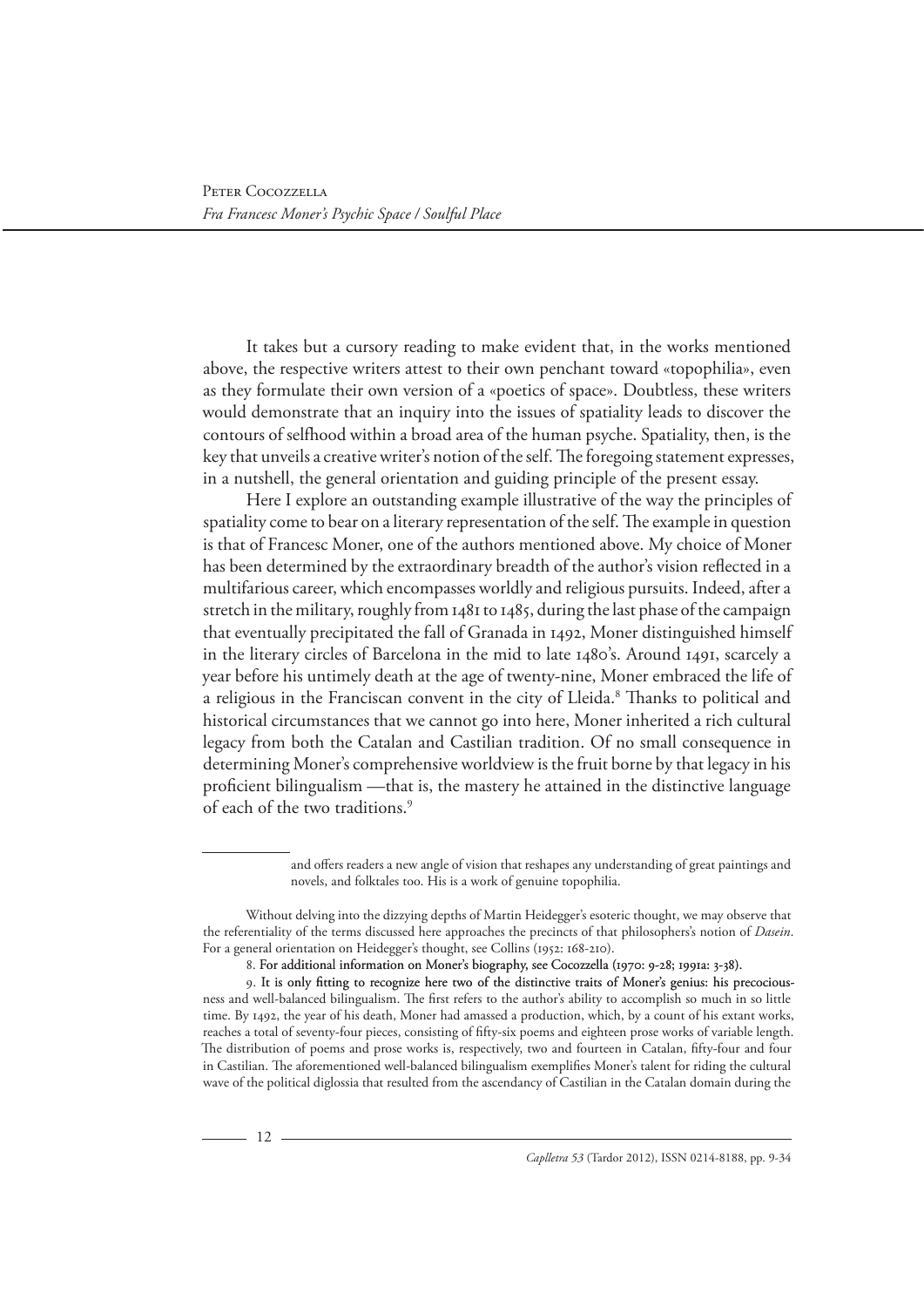Needless to say, my present discussion concentrates on a number of Moner's representative poems and prose works. These yield compelling evidence of an overarching trajectory, which marks the transition from the realm of the natural to that of the supernatural. For the sake of our analytic task it is useful to bear in mind an existential perspective, from which Moner's *vivencia*—to employ the expressive Hispanic term—may be profiled as an evolution from human to divine love, from erotic union to mystical communion. There is evidence, also, that Moner derived from the «erotic Hell» the notion of a primordial locus of suffering, caused, in the main, by the lover's malady and, in particular, by the mistreatment the lover, allegedly, receives from his *amada*. Such a locus, we realize, becomes a point of departure for Moner's particular vision of love. In other words, there is a distinctive topography or spatial factor that, as we shall see, conditions the birth of Moner's allegory and its evolution through the transition from passion to enthusiasm, from sensuality to piety.

In the course of my analysis what I hope will become increasingly apparent in Moner's outstanding compositions is a process of allegorization, in which we may distinguish two main dimensions. These may be designated as, respectively, «space» and «place». I apply the former, a generic designation, to the dimension that Kenneth Burke identifies with the term of «innerness» (1961: 51-58). The locus of «innerness», a notion that Burke derives from St. Augustine, implies, by extension, the depiction of the dark night of the psyche or, to put it differently, the description of the cavernous recesses of the conscious and unconscious regions of the self.10 The following characteristics are inherent in Moner's space of «innerness», such as I see it: *a*) an outward projection of what takes place in the psyche of the auctorial persona; *b*) a psychic correlative of the text of solitude typical of the *infierno de los enamorados*; *c*) a mode of immanence or of the «here-and-now» associated with the inalterable or inescapable suffering of the lover. As for the other indication —that of «place»— I envisage a semiotic field that has to do with the intimate intensity of spiritual life and

age of Ferdinand and Isabella. Cognizant of the necessity of mastering both languages, Moner learned to use them both as finely tuned instruments of his creativity, and, in the bargain, developed a keen sensitivity as to the potential of one or the other for special artistic purpose and poetic effect.

<sup>10.</sup>The semiotic of «innerness» crystallizes into a written expression, which may be designated as a text of loneliness par excellence. By a thoughtful meditation on some Latin words taken from St. Augustine, Burke himself makes some telling references to this type of *écriture* steeped in the psyche. Referring to Augustine's *Confessions*, Burke observes, poignantly, that «there is no science of letters more inward (*interior*) than conscience put into writing (*conscientia scripta*)» (1961: 57).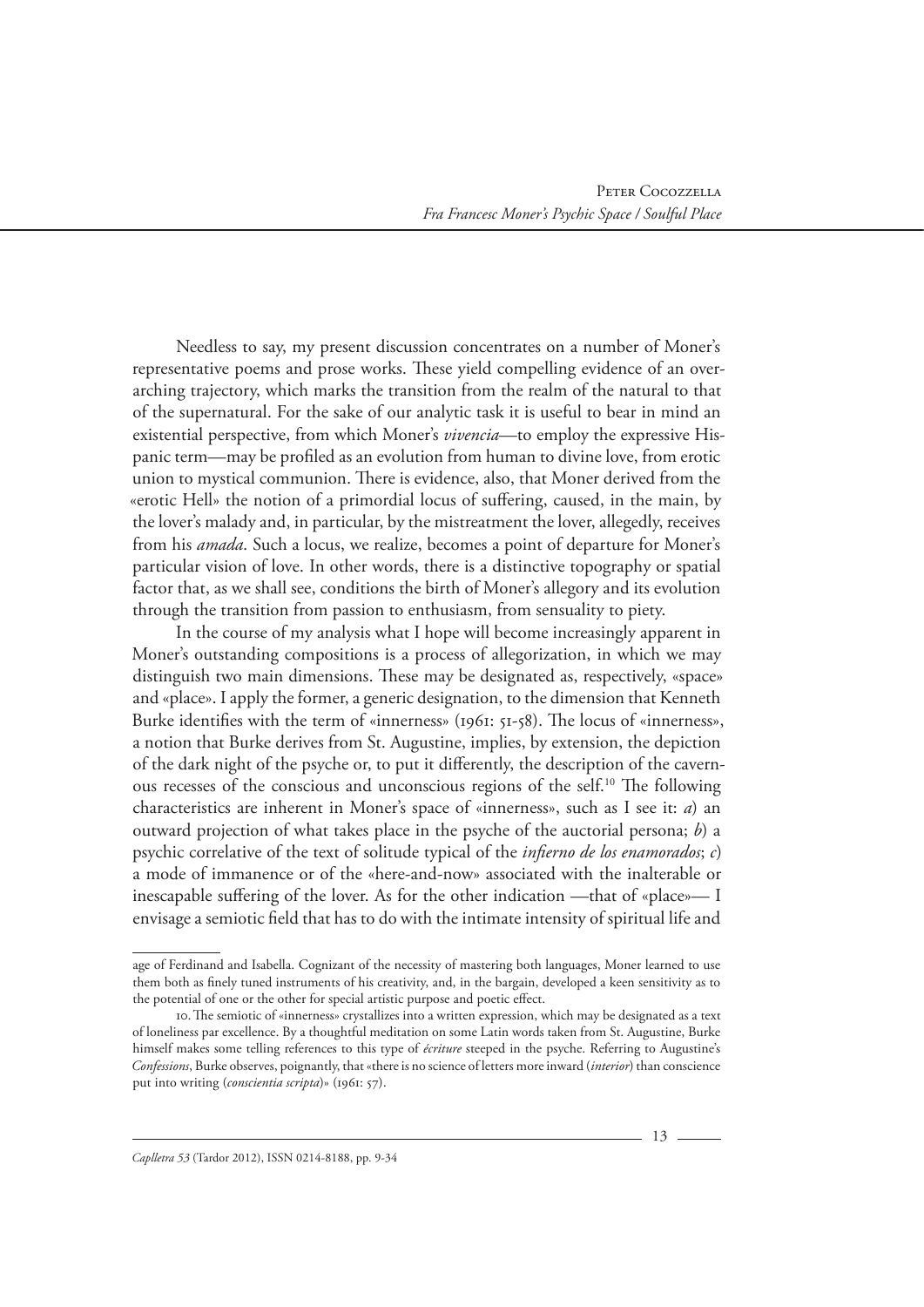religious experience. Among the various attributes of Moner's «place», the following readily come to mind: *a*) the primordial impulse of transcendence and liberation; *b*) the relief derived from the redemptive quality of suffering; *c*) the alluring prospect of attaining the *Summum Bonum* through a communion with the Divinity.

In sum, here I should like to propose two concepts —one of psychic space, the other of soulful place— as primary points of reference to the arduous journey of askesis that Moner's auctorial persona maps out for himself as a project of a lifetime. In the pages that follow these preliminary remarks one may find a master plan of Moner's eventful journey.

# I. THE PSYCHIC SPACE OF IMMANENT SUFFERING

#### CONCRETE SETTING

In three of Moner's major compositions —namely, *Bendir de dones*, *L'ànima d'Oliver*, and *La noche*— the protagonist, who assumes the role of a first-person narrator, enhances and broadens the specificity of a concrete locale and, thus, provides within the everyday world the precise bearings for the fictionalized —that is, allegorized action, which makes up the bulk of the narrative. A brief comparison will suffice to reveal key differences worthy being taken into consideration. In the short poem entitled *Cobles de les tisores*, specificity is reduced to a stark mention of the *posada* and the *cambra*. In sharp contrast, at the beginning of *Bendir de dones* —in the second stanza (vv. 11-20), to be precise— the same narrator situates, in no uncertain terms, the outlandish episode, in which he is about to participate, exactly in the Plaça del Rei, to this day one of the most recognizable sites in the city of Barcelona. As if to stress the veracity of his account, he adds references to his short walk in the vicinity of the *Plaça*, the zone, that is, which includes the royal palace and the cathedral.<sup>11</sup> Much the same effect of «local habitation» is produced, at the beginning of *L'ànima* 

11.The following three verses provide a good sample of Moner's concise diction:

Yo passava per la Seu, de la porta del Palau fins a la plassa del Rey… (Vv. 15-17; *Oc* 180)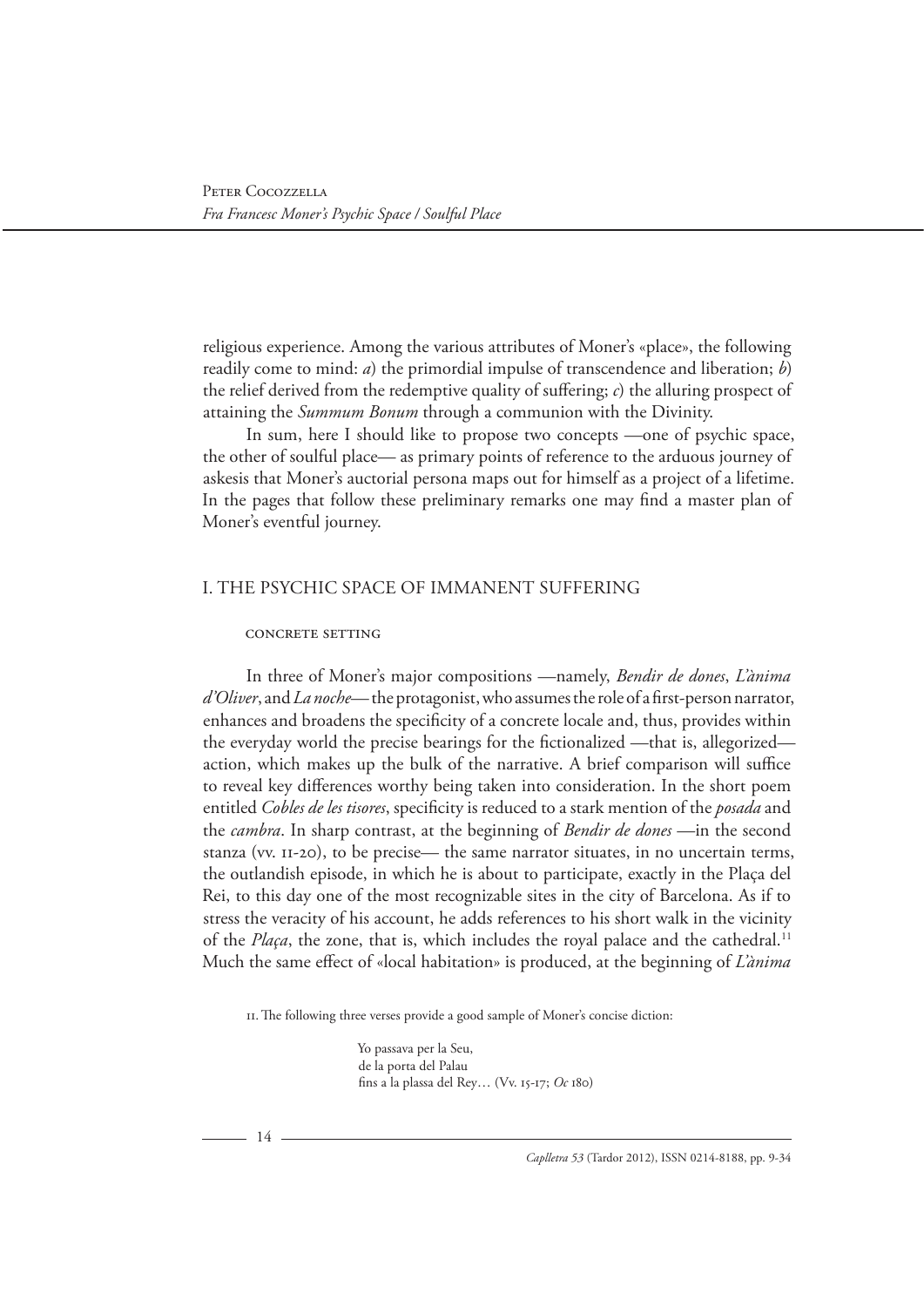*d'Oliver*, by the accurately-referenced description of the protagonist's evening stroll on the road stretching northward from the city gate (Porta de l'Àngel) to the area still called Vall d'Hebron. Similarly, the allegory proper of *La noche* is introduced by an episode recounted as an ordinary entry in the author's diary. The episode is unusual in Moner's life in that it takes place not in an urban but in a rural ambiance, specifically in the hinterlands of Catalonia, in the town of Torà (province of Lleida or, in accordance with traditional Catalan geography, *comarca* of Segarra). We gather that Moner is spending a few days as a guest in the castle of the Count of Cardona, his patron. The author feels the need to step out of the castle at dusk ( «poco antes que anochessiesse») in order to distract the loneliness that has overtaken him after the Count and the Countess have left on a trip the nearby village of Terroja. Recorded, painstakingly, in a minute-to-minute presentation, the walk he takes down to the valley and up the slope on the other side of the river, proves to be less than comfortable and downright frightening. Even without mentioning any landmarks, the «diary entry» includes sufficient evidence as to the perimeter of Moner's excursion. He starts from the castle, located at the highest spot of Torà, and roams far enough into the countryside for him to catch a glimpse of the fortress (the Torre de Vallferosa), the ruins of which are still standing some five kilometers north-east of the village.12

12.An outstanding example of a concrete space associated with a tormented state of mind is found in the cell of the prison, mentioned in the exordium of Bernat Metge's *Lo somni*, written in 1399 (Riquer 1964: 2, 406). According to the minute narrative, that «cambra» is witness to the auctorial persona's «cogitacions» and restlessness: «adormí'm, no pas en la forma acustumada, mas en aquella que malalts o fameyants solen dormir» (Metge 1959: 166). For further discussion of Moner's characteristic framing of his allegories within an urban or rural setting familiar to him, see Cocozzella (1970: 47-49). It is instructive to put in perspective the salient technique whereby Moner, as we have seen, concretizes a locale barely outlined in *Cobles* and meticulously accounted for in the major works we have just reviewed. Bearing in mind the mainstream of the literary tradition in the Catalan realm, we find some antecedents worth taking into account. For instance, as Riquer points out, «[l]os versos iniciales y finales» of Metge's *Llibre de Fortuna y Prudencia* (1381) —that is, vv. 26-43 and 1167-1194, respectively— «constituyen una especie de marco que encierra lo maravilloso y alegórico y en el que lo real linda con lo fantástico y se confunde con él esfuminadamente» (Riquer 1959: \*25). Another significant antecedent crops up within the production of Francesc de la Via, a Catalan writer who flourished in the city of Girona in the first half of the fifteenth century. By his aesthetic of concretization Moner establishes, it bears repeating, a solid frame of reference for his allegorical plot. A kindred aesthetic informs what Arseni Pacheco, apropos of Via's *Procés de Corona d'aur contra En Bertran Tudela* (Via 1997: 159-288), broadly describes as «realisme literari» (1997: 41) and defines as «prendre la realitat contingent i objectiva com a camp de referència de la ficció poètica» (1997: 39). In view of this fundamental «realisme literari» both Via and Moner share, any difference in tone —somewhat comedic in the former, quite somber in the latter— does not prove to be particularly relevant.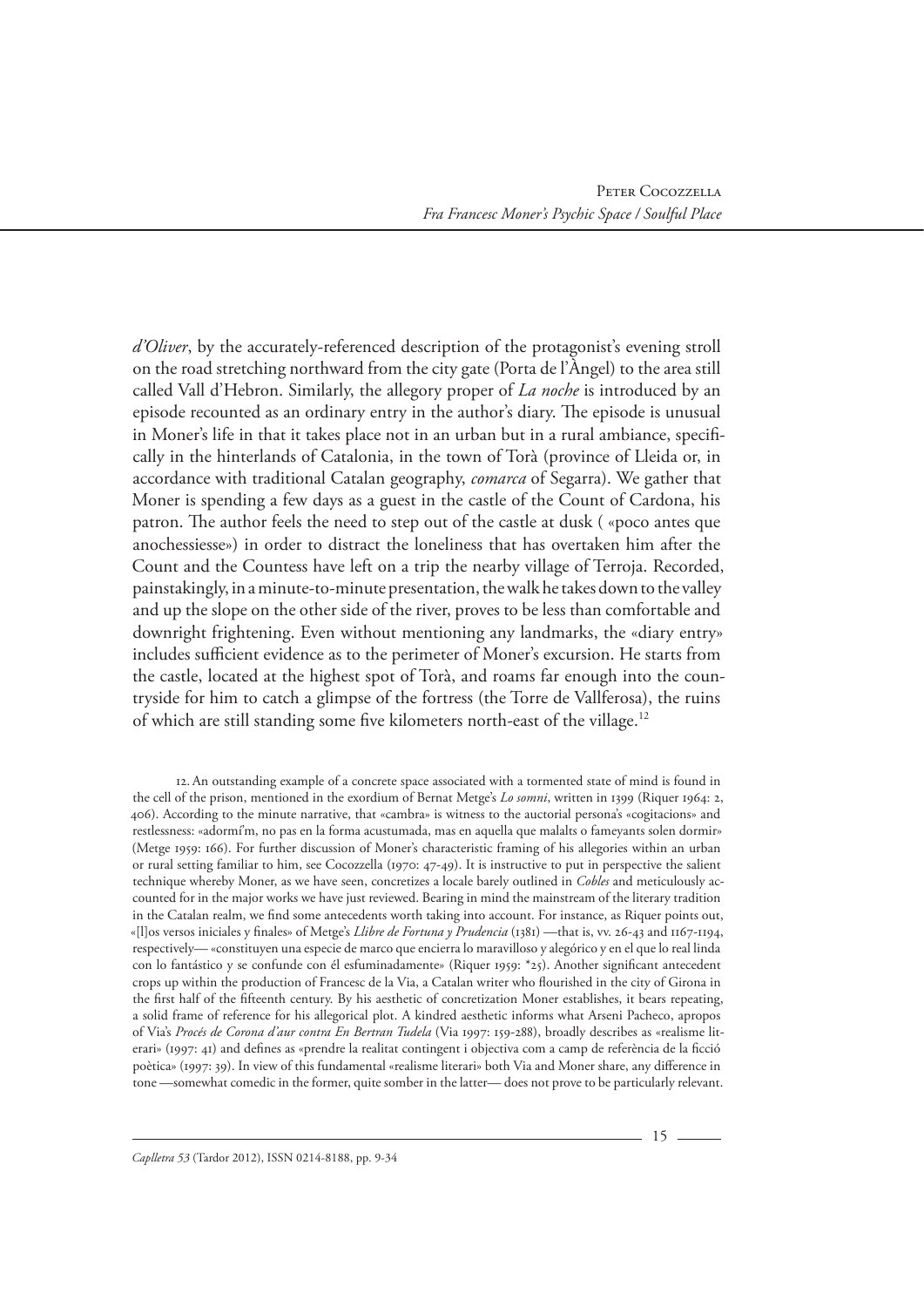#### Transition into the Allegorical World

In order to assess and appreciate Moner's distinctive version of the inner world, it pays to investigate the poetics by which the author, at the very inception of each of his most ambitious narratives, brings about the transformation of the aforementioned «concrete setting» into the domain of the allegory proper. The first phase in the evolution of said transformation involves considerable psychic turmoil, which in *Cobles de les tisores* and in *Bendir de dones* is described summarily, while in *L'ànima d'Oliver* and *La noche* it is the object of obsessive, slow exploration. In *Cobles*, for instance, the protagonist makes fleeting references to not only his perturbed state of mind —«tant fora de mi restí» (v. 4) and «vengut en extasís» (v. 15)— but also telltale symptoms of that state («descolorida la cara», in v. 20). In much the same fashion, both the lover's malaise and its symptoms are dispatched in three short verses of *Bendir*: «fatigat, pensant al clau / que m'à fet lo cor esclau / de congoxa, sens remey» (vv. 18-20, *Oc* 180).

Introspective meditations of a quite different nature are found, as we may surmise, in *L'ànima* and *La noche*. In both, morose analysis is complemented by lachrymose expressions of grief, such as the following pathetic remonstration the lover addresses to the beloved as he finds himself at a crucial juncture in Vall d'Hebron (*Oc* 139):

> ¿Per què no·m responeu, amiga mia tan enemiga? ¿Per què m'aveu condempnat sens culpa y sens hoyr-me? ¿He-us pogut fallir yo, que per vostra servey só fet, yo que nunca sabí ni volguí ofendre-us? Si ara que m'aveu fet pesses vos adora, ¿en quin temps vos he pogut errar?

Akin to this passage is one in *La noche*, which also presents the protagonist in a precarious situation. During his somber walk we have referred to already in the vicinities of the town of Torà, he comes to the end of the downhill stretch, when he takes a dangerous, frightening fall to the bottom of a ravine. Here Moner depicts, within the shadowy precincts of the lover's psyche, a landscape of despair and desolation. The ambiance is, unmistakably, one of the *infiernos de los enamorados*. Let us

As pertinent to this context we may adduce, also, in line with Pacheco's argumentation, Via's «breus descripcions topogràfiques per situar l'acció en llocs fàcils d'identificar o d'imaginar» (Pacheco 1997: 89). In bringing to a head the discussion of these coincidences —points of affinities— in both Via's and Moner's compositions, we should not lose sight of two pivotal notions —those pertaining to the «vivència personal» and «entorn vital»— which Pacheco intuits at the heart of Via's creativity. By this intuition Pacheco reaches a metaphysical level, which may be associated with the indissoluble bond between the «yo» (*vivència personal*) and the «circunstancia» (*entorn vital*) at the core of José Ortega y Gasset's existentialist thought.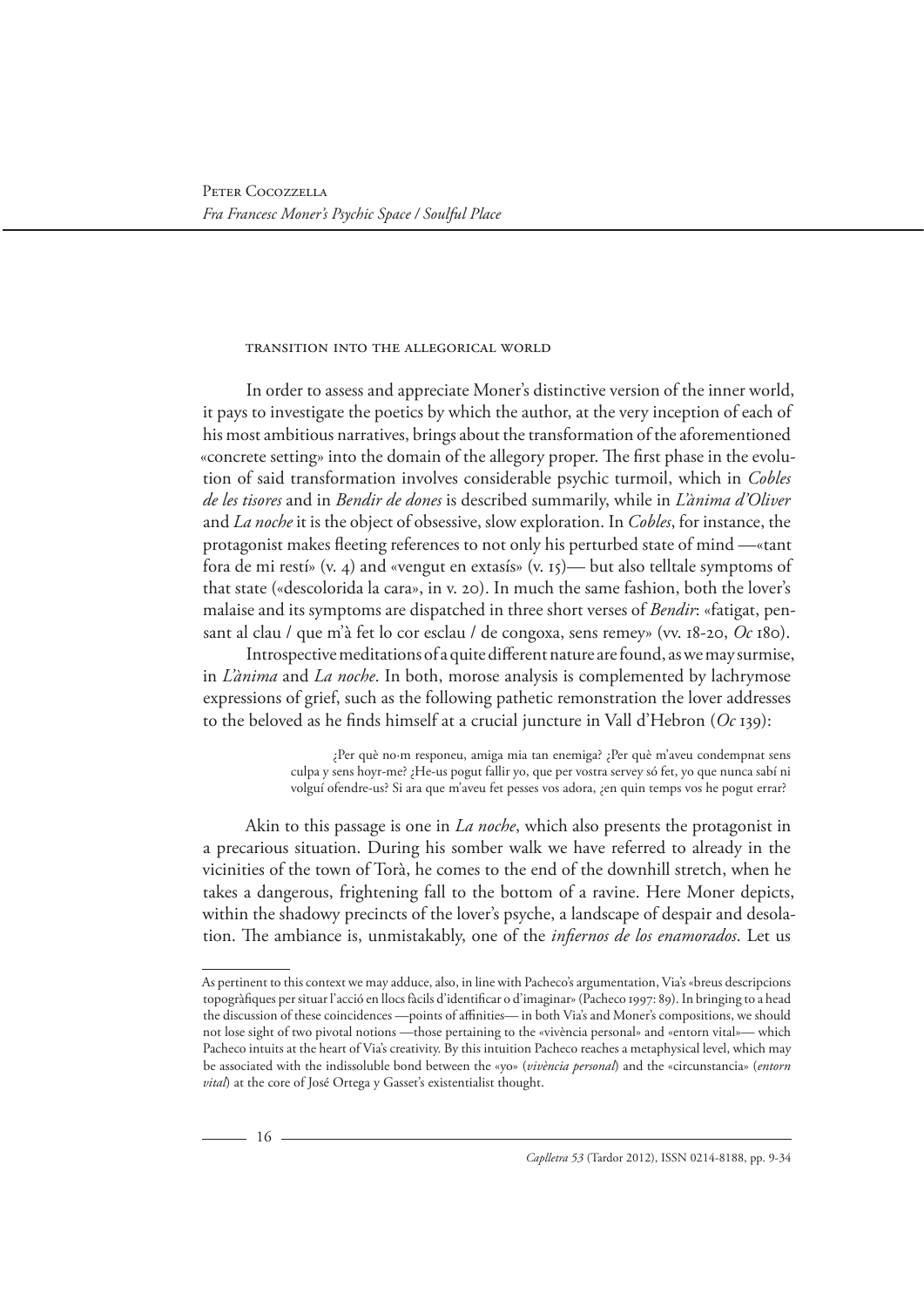hear firsthand the woes of a star-crossed lover if there ever lived one (*La noche*, ll. 39-53; *TMPW* 75-76):

> Poco tardaron a moverse en mi alma los pensamientos tristes como enxambre en colmena. El coraçón rompía de apretado. Yo m'esforçava por no llorar, teniendo malicia que mi dolor como los otros comunes se quexasse, mas no pudo ser que las amargas lágrimas no sobreveniessen por su camino vezado.

> Quería la passión dar vozes, pues de justa querella tenía sobra; pero el callar para mý era más encaresser porque dava lugar al pensar y tanbién porque cualquiera razón era falta, por lastimera que fuesse. Es syerto que la palabra, liviana o de peso, me diera alyvio. Mas la pena del enmudesser se vengava de mí mesmo, my mayor enemigo, y esto me hazía querer bien a mi mal.

Now, if we step back and contemplate, in its proper perspective, the general plan of Moner's allegory, we come to the realization that phase 1, which, as we have seen, involves the lover's perturbed condition is, in essence, a preparation for phase 2, which is characterized by a special moment and concomitant phenomenon of absorbing interest. The moment in question truly may be described as magical for, far beyond any normal, expectable causality or plausible explanation, it suddenly opens up an amazing panorama of a visionary nature. We gather, then, that the lover's mental disturbance, perceived in the strict sense of a withdrawal from the physical world, paves the way for some wondrous episode of the kind emblematically set forth in the *Cobles* by the startling conversion of scissors into eyeglasses.<sup>13</sup>

We begin to see the far-reaching consequences of the magical moment we have referred to above. A close scrutiny of *L'ànima d'Oliver* makes us realize, also, that the pattern of radical transformation implicit in Moner's concept of allegory is anything but uniform. Whereas in *Cobles*, *Bendir*, and *La noche*, the evolution of the allegorical setting from the natural environment is a visual phenomenon, in *L'ànima* that evolution is strictly auditory. This means that the allegory in *L'ànima* lacks an imaginary pictorial landascape of its own. It evokes, instead, the overwhelming presence of a ghostly figure, the spirit, that is, of the Catalan Oliver, who, not unlike Macías, his soul mate from Galicia, committed suicide for reasons of love.<sup>14</sup> The invisible spirit intervenes with the rapidity of a *deus ex machina* and his raucous, cavernous voice

<sup>13.</sup>From the narrator's account we gather that the scissors had been left hidden beneath a pair of gloves. Utter amazement struck him, when, as he puts it, «les trobí dins los guants, / que eren tornades ulleres» (vv. 17-18; *Oc 168*).

<sup>14.</sup>For the essential data on Oliver's turbulent love, which drove him to suicide, see Cocozzella (1970: 68-69).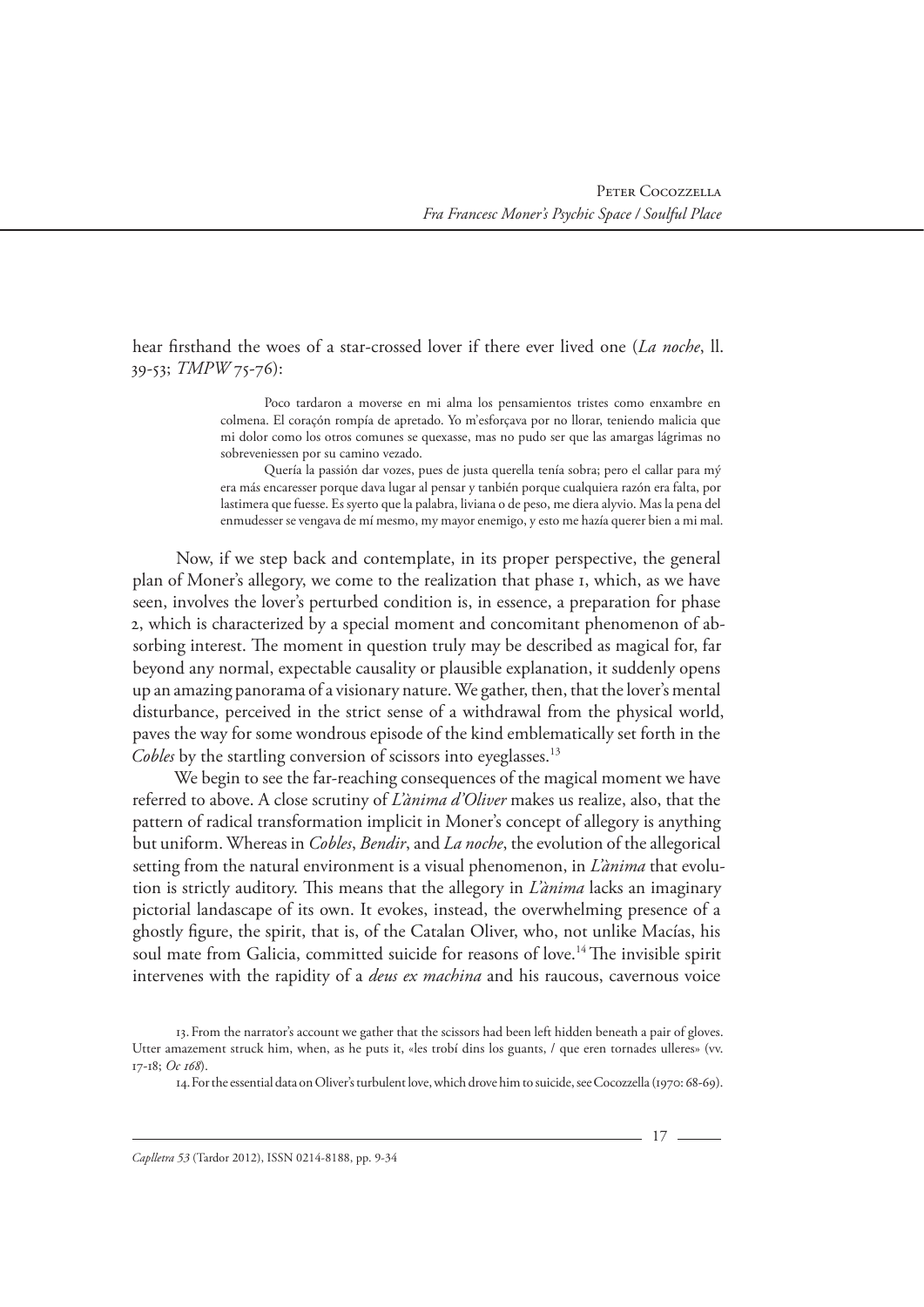interrupts the narrator's train of thought. «[U]na veu ronca y baxa m'entroncà lo pensament» ( $Oc_{14}$ o), observes the author's persona upon relating the outlandish experience. Oliver, his deep-voiced spirit, his dubious reputation engender the aura of eeriness that envelops Vall d'Hebron, and that aura seems to emanate straight from the *infierno de los enamorados*. But appearances, as is often the case, are deceptive, and, in this case, Oliver hails, actually, from Purgatory. Indeed, God in His infinite mercy has allowed him to redeem himself. Of this he is quite certain, as he confesses in no uncertain terms (*Oc* 142):

> a la misericòrdia de Déu plagué donar-me temps, y gran, ab què poguí penedir-me, y·m perdonà la culpa; la justícia del qual ordenà en aquest lloch sia mon purgatori, fins arribe lo terme per què fuy creada.

Last but not least, the fourth of Moner's works worthy of analysis in terms of the magical moment and its wide-ranging effects is *La noche*. Let us go back to the critical episode we have already described above, in which Moner's persona is left, at the bottom of the gulch, in a precarious situation, indeed. After he manages to climb out, extricating himself from thorny bushes and fending off the assault of a flock of bats —no less frightening, we may be sure, than the «infame turba de nocturnas aves» that Luis de Góngora made memorable— the pitiful wretch regains control of his senses by making the sign of the Cross (*TMPW* 79-82). At this point, contrary to the analogous circumstance described in *L'ànima d'Oliver*, the narrative relies on the report not of the ears but of the eyes. Then, as in the other key works by Moner which we have studied, visual verisimilitude turns into allegorical vision. The aforementioned Torre de Vallferosa, the rudiments of which may still be seen today, turns into an enchanted castle, which the narrators depicts as follows (Ll. 101-106; *TMPW* 82-85):

> Estonces me vi delante una maraviloza fortaleza en una montaya muy alta, pero sin padrastro. Tenía barrera y cava ancha y honda a quatro anglos hecha, y a cada uno de ellos, un cubo. En cuerpo del castillo, en un lado, la torre d'omenage.

#### The Allegory of Psychic Space: Two Aspects

Let us reflect on the plot of *La noche* and concentrate on the first episode, which consists of the encounter with not only the flirtatious damsel that identifies herself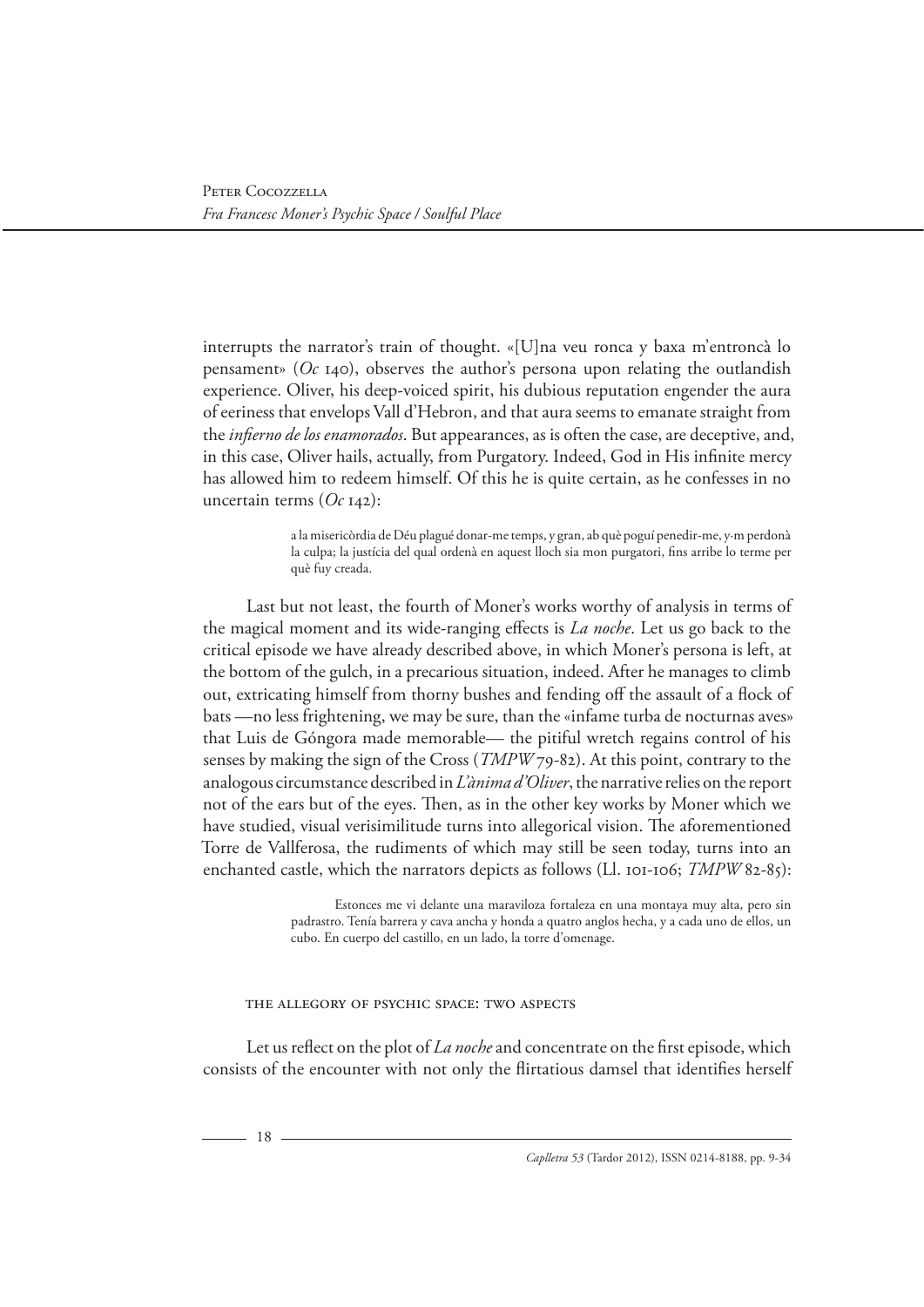as *Costumbre* ('Custom') but also the eleven allegorical passions stationed along the stairway of the castle. Aside from a full analysis, which would not be called for here, suffice it on this occasion to focus on two signal aspects of the dynamics of allegory exemplified in the aforementioned episode. These aspects have to do with, respectively, the concept of the self and the concomitant movement of rise and fall. As we follow, step by step, the altercation that the protagonist sustains with the eleven passions, it becomes apparent that Moner envisages at the core of the self two complementary factors —let us call them *A* and *B*— linked reciprocally in a symbiosis of alterity. *A* is the «other» with respect to *B*, and vice versa. Moner foreshadows the dialectic of the «split self» that, as Paul Ilie shows (1967: 28-47), distinguishes Miguel de Unamuno's existentialist perspective on the human psyche. There is, however, a marked difference. Whereas Unamuno sees no distinction between the two factors, Moner recognizes in each of them a discrete function: to *A* he attributes the primary level of consciousness; to *B* he ascribes the fragmentation of that consciousness into multiple manifestations. In its necessity to survive by remaining bound to the «other», *A*, by means of an existential dialogue, gradually reconciles itself with its own reflection and projection in *B* and, in this fashion, advances in the process of self-assertion, enhancing, all the while, its holistic presence, always directed toward an «omega point», which, in Scholastic terminology, constitutes the final cause of Moner and, for that matter, of any other lover.

What we have just seen is that, in Episode 1 of *La noche*, by means of the spirited confrontation of the protagonist with each of his passions, the allegory dramatizes Moner's insight into the metaphysics of the lover's selfhood. At the same time, it highlights the conflictive dialogue, the integration/disintegration interplay between two states of the ego, which we have represented as *A* and *B*. We have discovered that *A* is the ontological correlative of the author of flesh and blood —the integrating persona that is— which aspires to find reconciliation with *B*, its multifarious «other». *A* and *B*, thus perceived, are the existential co-determinants of the text of the self.

If we hark back to the complementary interplay, already indicated, between the movement of ascent and that of descent, we discover in Episode 1 of *La noche* a dimension of a semiotic of ambivalence. In this instance, concomitant with the ambivalence is a paradox, which works to the detriment of the witless lover, specifically Moner's persona. The latter imagines all along that he is moving upward: after all, he is walking up the castle's stairway. What the lover doesn't know is that such an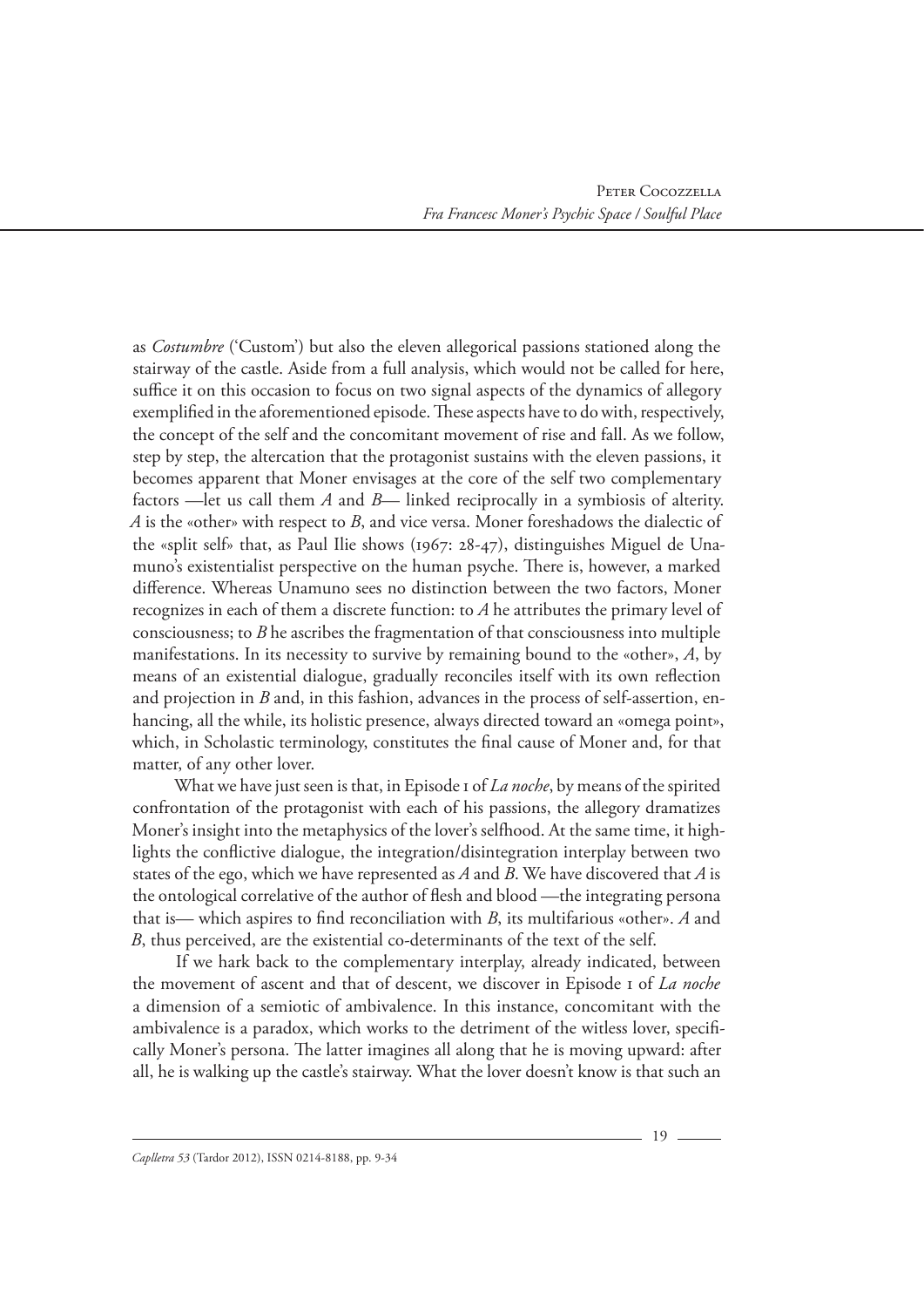upward movement turns out to be specious. It is yet another symptom of the lover's faulty perception and lack of caution. In short, his rise is only apparent because it covers up his actual sinking lower and lower into a psychological and moral abyss of his own making.

To put it in general terms, the paradox in question is one of apparent rise and actual fall. The lover fervently desires his own fulfillment in coming to terms with the passions but ends his quest in dismal failure.15 And, irony of all ironies, the lover is not at all aware of his fall! The Moner who literally walks to the top of the stairway attains the impression that he is asserting his presence and well-being through an enhanced knowledge of himself. Meanwhile, that same self, of which Moner thinks he is gaining a deeper understanding, is undergoing a submersion to the lowest level of the psychological crisis. How grave the lover's situation can become may be easily surmised from his bout with *Desesperación*, when he loses track of the allegory and interprets much too literally the personage's injunction to jump off the ship into the stormy waves: «¡Echate en la mar, a los peçes, y muere antes del encuentro de la tierra escassa» (ll. 718-719; *TMPW* 136-137).<sup>16</sup> It is disturbing, indeed, to find out from the

15. The paradoxical handling of the motifs of ascent and descent finds an emblematic expression in v. 153 of *Cobles de les tisores*, which reads: «y pensa volar, cahent». The verse is integrated into the description of an allegorical vision of a flock of birds in flight. The vision consists of a dove (representing the ladylove), engaged in carefree, if risky, dalliance with numerous predatory birds. These, mostly falcons of various kinds, portray the lady's suitors, among whom the author recognizes himself in the guise of a kestrel (*esmirla*). The small bird, overpowered by his rivals, turns out to be an apt portrait of the dejected lover, the very same that «pensa volar cahent» and, all the while, can harbor no hope of ever attaining the favors of the woman he lavishes his affections upon. Understandably, the poetic voice asks a pointed question: does such a disconsolate individual «merex la vida tant trista, / que isque for a de seny, / també que s pesca de vent» (vv. 154-156)? (For a full description of the flock of birds, see *Oc* 78, n. 3.) Intriguingly enough, the first-person narrator, protagonist of Carrós's *Consuelo de amor*, recurs to an epigrammatic expression of his own to designate a paradoxical notion much similar to the one embedded in Moner's verse we have been commenting upon. Carrós's protagonist tops an extensive list of love's paradoxical attributes (vv. 121-130) with the following statement: «un sobir que nos assuela» (v. 130). So much for a fitting reference to the disturbing phenomenon of apparent rise and actual fall!

16. The narrator's depiction of the ship tossed by the tempest glows with the vivacious effects of the ekphrasis: it is, in effect, a description of a miniature on a sheet of paper, the one that *Desesperación* hands over to the protagonist. The latter unfolds the paper and proceeds to translate the brushstrokes into word pictures (*TMPW* 133-135):

> Yo le tomé y l'abrí. Stava de dentro pintado: una nave en el mar con muy gran tormenta, el mastel y velas rompidas, y ella con furia para dar en una peña cortada, muy alta, sin reparo; y por más desventura, muy gran fuego metido en la popa, por donde el viento venía. Eran ya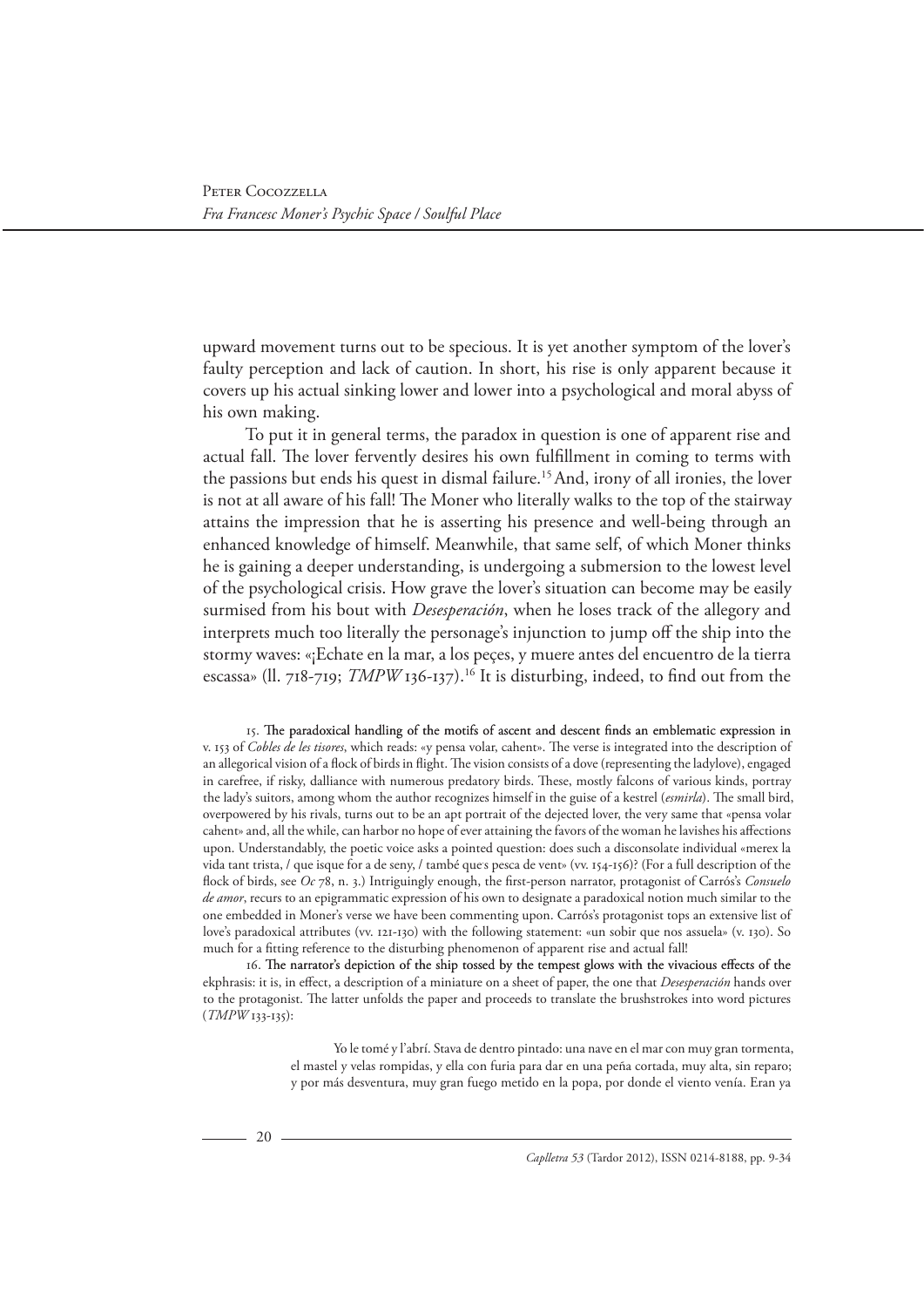protagonist's own lips that *Desesperación*'s advice mirrors faithfully what he already has in mind (Ll. 725-728; *TMPW* 137):

> Pero lo que me consejava era lo mismo que tenía en la voluntad, en que me contentó tanto que me enmudessí bien que no me alegrasse.

#### In the Manner of a *monodiálogo*

To round out our discussion on the mode of immanence, which we have identified as one of the two main manifestations of Moner's art of allegory, a few comments are in order on yet another work that figures prominently on the list of Moner's major compositions. It is *Obra en metro*, a poem, written in Castilian, which consists of 700 verses of the type commonly called «arte mayor». The last word in the curious title refers to this type of verse, nothing extraordinary in Castilian literature of the fifteenth century. The term «metro» indicates the two distinguishing features of *arte mayor*: a pronounced —ponderous, some might say— caesura and hemistichs, which, according to the Spanish system of scansion, total six syllables each.<sup>17</sup>

*Obra en metro*, then, reflects a state of immanence, which is the condition that pertains to the psychic space of the erotic Hell. What is fascinating about this unusual poem is the paradoxical bond between the obvious emotionality of the lover's temper and his no less evident inclination toward the activities and processes of reason. The paradox stems from the curious mutual dependency of these otherwise contentious factors. Each of them relies upon the other for its very subsistence. One does not obliterate the other: on the contrary, it, actually, invigorates it.

Yo la mirava tanto que me olvidé las letras hasta que él me lo dixo. Estonçes las lehí. Lo que dezían era esto:

¿Qué hará el que está dentro?

Ekphrasis is a trope, which Stephen G. Nichols, in accordance with the usage of the term by contemporary critics, succinctly defines as «the description of a visual art work» (1992: 134). For an extensive discussion on the nature of the trope, see Nichols (1992).

17. For an authoritative discussion on the *verso de arte mayor*, see Navarro (1966: 91-100).

tan encendidas las llamas qu'el humo escurecía ell aire, y las centellas subían al cielo. Mostrava ser la pintura de muy buena mano.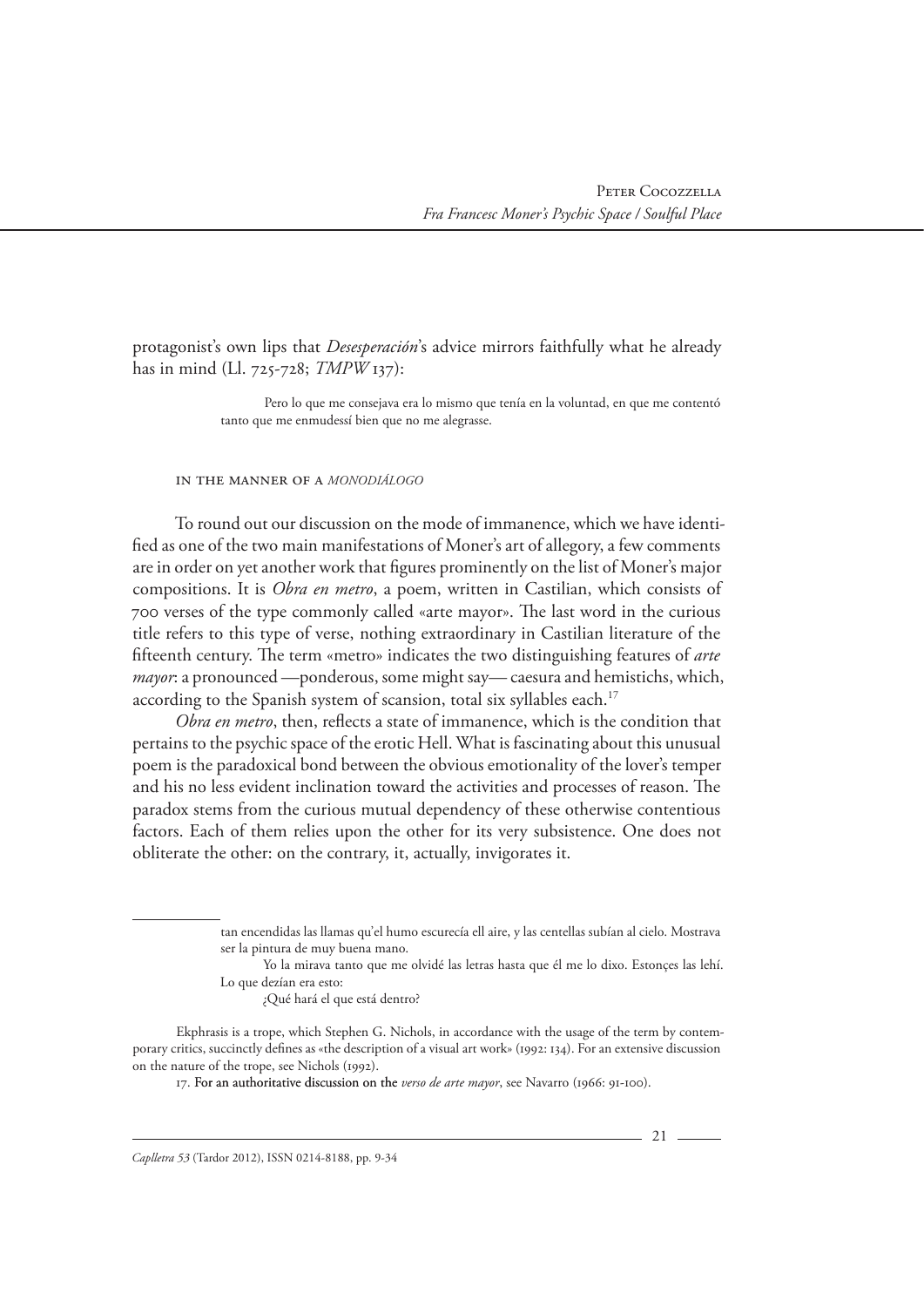Thus, *Obra en metro* becomes a bold statement of ratiocination articulated within a context of emotions ebbing and flowing. This ingenious interplay of sedate discursiveness and impassioned remonstration is evinced in the three main sections, addressed respectively to Voluntad, Razón, and Fortuna. These sections reiterate a tripartite pattern, which begins with a vehement venting of emotions, shifts into digressions of a reflective or speculative nature, concludes with an expression of resignation and relative tranquility.

Demonstrably, the notion of the «monodiálogo» borrowed from Miguel de Unamuno may be applied to the give-and-take manqué that Moner dramatizes between the lover and the three formidable ladies. In anticipating Unamuno's insights, Moner shows that the lover's anxiety or perturbed state jeopardizes the external projection of the psychological conflict and thus obstructs the normal channel of the catharsis achievable through a dialogue in the unfolding of an allegory. Yet another Unamunian factor perceptible avant la lettre in *Obra en metro* is the disquieting crisis of reason and the intellect. The author implores the aid of Lady Reason, who, in her office as a guide, should signal the way to sanity and salvation. The desperate tone of the lover's invocation is evident in speeches such as the following (Vv. 81-83; 2 *OC* 78):

> Socorredme pues vos, Razón, que soys guía y vía segura, regla sin yerro. Sin vos no he poder sobre quien me desvía.

This impassioned appeal finds little satisfaction: floundering in dejection from one defeat to another, Razón is ultimately helpless when it comes to availing a human being in coming to grips with destiny. Not surprisingly, in an aside imbued with feelings of resentment and disappointment, Moner's lover undercuts the dialogue with these embittered words (Vv. 290-295; 2 *OC* 86):

> ¿Qué me fatigo sin consolación a quyen no aprovecha contar amarguras? Do no está consejo ni ay electión presumir de ajudarse con la razón es querer hazer con seso locuras.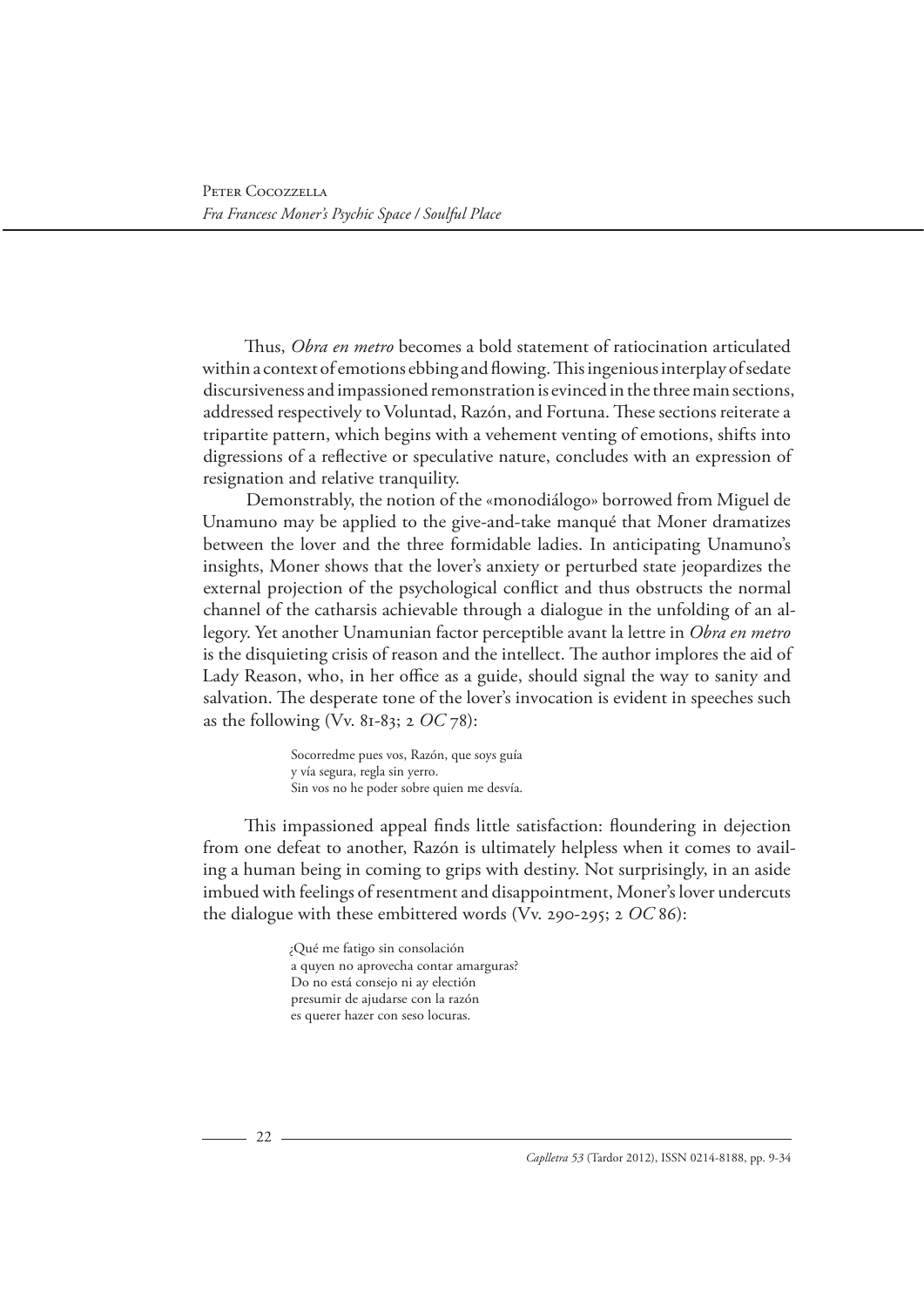In sum, as we lean over what Unamuno calls «el brocal sin fondo de la conciencia humana»,<sup>18</sup> we experience the effect of «De profundis clamavi ad te...» (Ps. 130.1). The resounding cry may come from Moner's persona or from any other denizen of the *infierno de los enamorados*. We may hear, also, the protestations from the likes of Pleberio (act xxi in the *Tragicomedia de Calisto y Melibea*) or, for that matter, from any tragic hero in the company of a Hamlet as conceived by Shakespeare or a Segismundo as created by Calderón. All in all, Moner, in *Obra en metro* recaptures, if not the stage presence, the ambiance and mood of the tragic condition.

# II. THE JOURNEY OF TRANSCENDENCE

#### The Possible Influence of the *devotio moderna*

Symptomatic of the impulse of transcendence especially in Moner's *La noche* are numerous iconographic factors, such as the *scala* ('ladder' or 'stair'), the *casa* ('house'), the castle, in conjunction with a number of symbols, such as the eagle, the torch, the garb of the various personages. We need not deal with this extensive list in order to bring into focus the workings of Moner's creative mind. What we need, rather, is to concentrate on a series of terms —loaded words we may call them or, borrowing from Fernando de Rojas, «palabras preñadas».19 Items like *pathoi*, *affectus*, *affectio*, *furias*, obviously related one to the other, some by etymology and all by the semiotic field they denote or connote, readily stand out because of the cultural ambiance they reflect and the role they play in Moner's intellectual and artistic background. The

Y como sea cierto que toda palabra del hombre sciente esté preñada, desta se puede dezir que de muy hinchada y llena quiere rebentar …

From this passage I borrow the terminology, which I adapt to my own purpose.

<sup>18.</sup> The statement is taken from Unamuno's «autocrítica» which prefaces the text of his play *El otro*. (Qtd. in Cocozzella 1986: 475.)

<sup>19.</sup>In the «Prólogo» proper to *La Celestina* (see n. 10 below), Rojas (1995: 77) makes the following comment about a famous dictum by Heraclitus: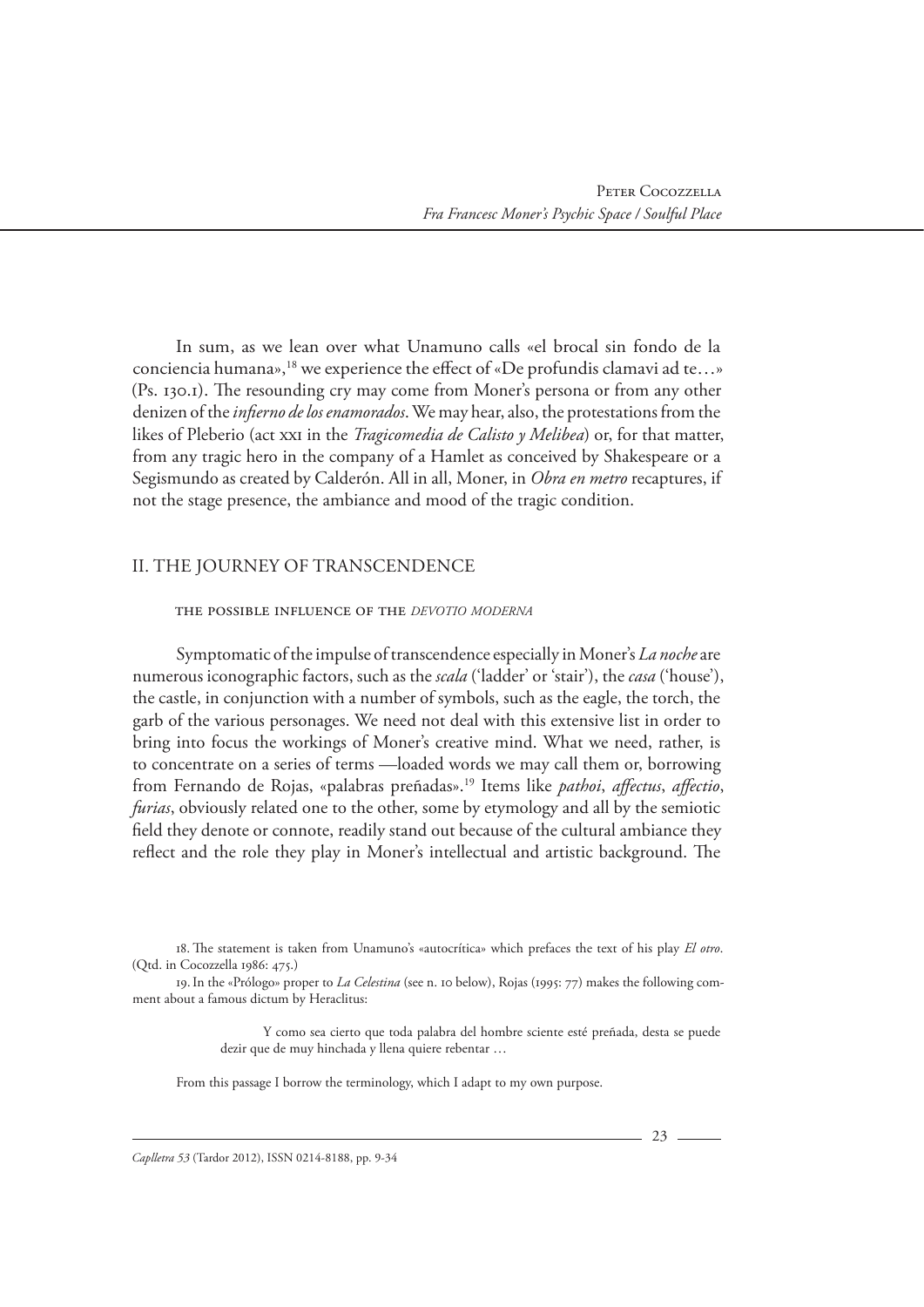stellar words derive their signification and significance from an age-old tradition that harks back to the Stoics of Greek and Roman antiquity.<sup>20</sup>

When envisaged strictly in relation to Moner's accomplishments, the aforementioned tradition reached its high point with the advent the influential movement that, in the history of Western theology and religion, attained great renown under the name of *devotio moderna*. The *devotio* started in the twelfth century with the famous masters of St. Victor, Hugh and Richard, and gained considerable strength throughout the fourteenth century, mainly in Flanders, thanks to the unflagging zeal and longstanding dedication of figures like Geert Grote, Gerhard Zerbolt, Jean Mombaer.<sup>21</sup> Especially as far as Moner's career is concerned, it is well to bear in mind that this revolutionary approach to religious practice and spirituality gained access into the Iberian Peninsula through the efforts of two authors, outstanding in their own right, compelled by the spirit of reform and the love of God —namely, Antoni Canals, the Dominican friar from Valencia, and García Jiménez de Cisneros, abbot of Montserrat.22 Canals and Jiménez de Cisneros, then, are instrumental in the spread of the «devotio» in two distinctive phases, at the end, respectively, of the fourteenth and fifteenth century.<sup>23</sup>

20. For the influence of the Stoic tradition on Moner, see Cocozzella (2006).

21. For a concise history of the movement in question, see Hauf (1990: 19-30), and Roig Gironella (1975: 4-29). For a list of the main representatives of the *devotio* in the fourteenth century, see Roig Gironella (1975: 4-5).

22. For a noteworthy definition of devotio, see the following, found in Arca Noe Morali by Hugh of St. of Victor: «devotio est fervor bonae voluntatis, quam mens cohibere non valens, certis manifestat indiciis» (*Patrologia Latina* 176, col. 651; qtd. in Roig Gironella 1975: 19). In his thorough review of an impressive variety of documents, Hauf acknowledges as possible exponents of that religious movement not only Antoni Canals and García Jiménez de Cisneros, the two commonly recognized *devoti*, but also other notable literary figures, such as Bernat Oliver, Francesc Eiximenis, Isabel de Villena, and Hernando de Talavera. Moreover, Hauf argues that some salient leading characteristics often attributed to the *devotio* —the «retorn a les essències del cristianisme primitiu» (1990: 50), for example, and the «evangelisme» or «cristocentrisme pràctic» (1990: 50)— may well be manifestations of an autochthonous tradition of long standing. Hauf remains noncommittal as to the allimportant issue of the influence of the *devotio* on Catalan writers of the fifteenth century: «Si, *strictu sensu*, la influencia de la "Devotio Moderna" en la nostra literatura religiosa medieval ja no era gens certa, ara resulta molt menys segura» (1990: 51). Not surprisingly, Hauf's conclusion lays stress on the following point: «Convindria que, sense deixar de mirar, quan calgui, més enllà de les nostres fronteres, comencéssim a estudiar seriosament la nostra pròpia tradició espiritual» (1990: 51).

23. Roig Gironella (1975: 16) provides the chronological details, which it behoves us to review here:

Sería, pues, Canals casi un co-iniciador de la «devotio moderna» partiendo de los victorinos, adelantándose así de un siglo al movimiento que García de Cisneros, cuando ya la «devotio moderna» estaba ampliamente difundida, trajo a Montserrat; pues hallándose entre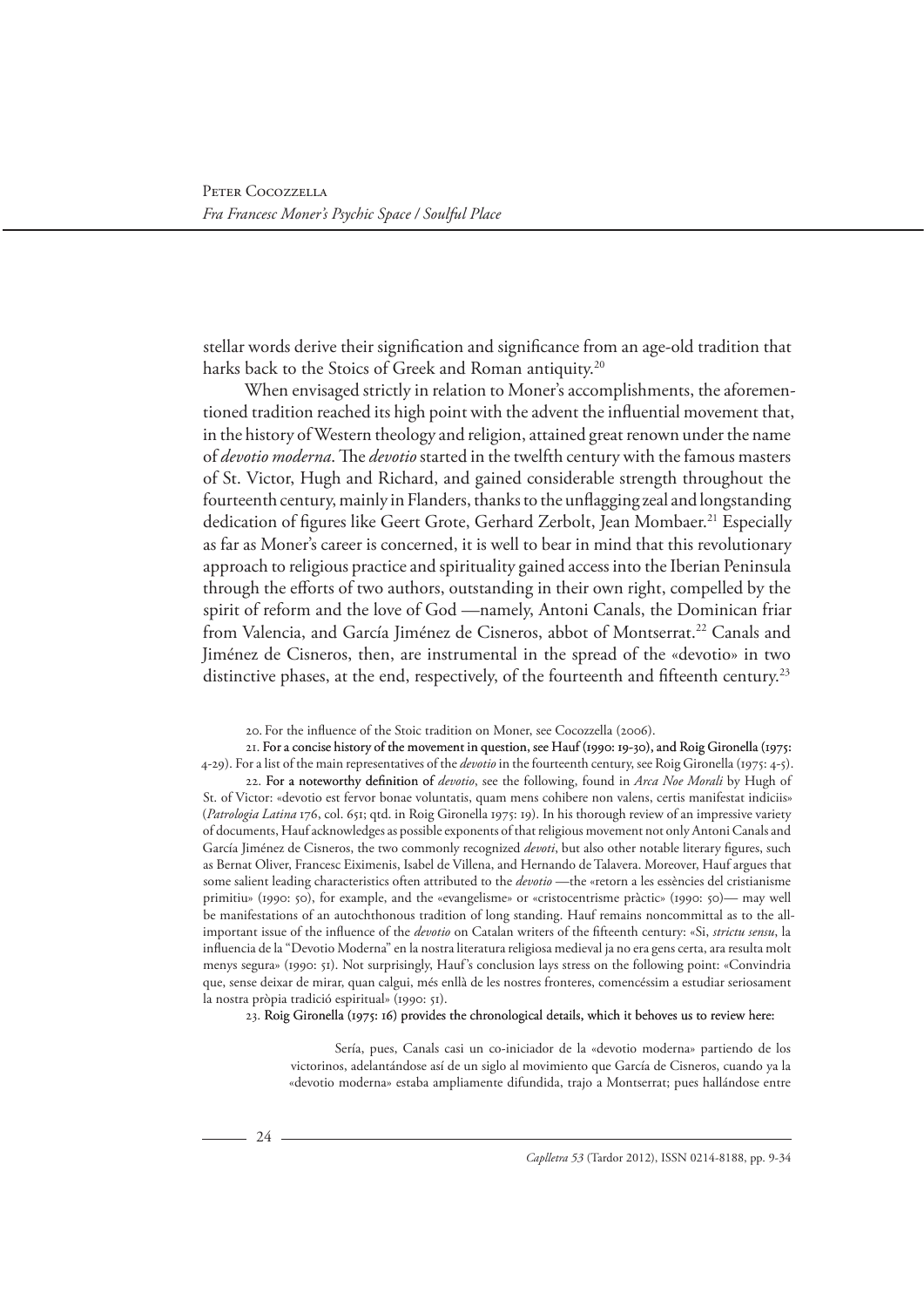There can be little doubt that Moner, by the time (around 1491) in which he joined the Franciscan order in the monastery of Lleida, had experienced the radical conversion to the piety, religious orientation, reform-minded lifestyle championed by the likes of Canals, García Jiménez, and a host of others.<sup>24</sup> Among the data that could be adduced to exemplify Moner's indebtedness to these venerable figures, there is one item of particularly impressive consequences. It concerns the ambiguous use of *affectio* one of the *palabras preñadas* we have referred to already. Such a usage strikes the reader of a passage taken from *De spiritualibus ascensionibus*, a seminal book by none other than the proto-devotus Gerhard Zerbolt. The passage (Ch. 22; qtd. in Roig Gironella 1975: 13, n. 34) reads as follows:

> Quanto igitur descendis ad locum infra, tanto magis efficeris inquietus per concupiscentias, instabilis per varia desideria, impurus per immundas affectiones, et per mixtionem immundorum. Quanto vero supra ascendis per iugem meditationem, continuam affectionem, desiderium et spem et coelestium admixtionem, tanto magis eris quietus et stabilis.

Here Zerbolt proffers fundamental advice to those who would conform their spiritual lives to the principles and practices of *devotio moderna*. Interestingly enough, the advice hinges on the complex phenomenology attendant upon what is signified by *affectio*. The term is used ambiguously; and, it bears noting, the ambiguity is couched in a contrast clearly demarcated by spatial coordinates. Easily recognizable are the signs of descent («descendis ad locum infra») and ascent («supra ascendis»), while the *infra*/*supra* contraposition highlights the insight to be derived from Zerbolt's perspective. The disturbing confrontation with *cordis impuritas* and the consoling coming to terms with the depravity of human nature are concomitant functions of the aforementioned phenomenology. So, here we have outlined two contrary and, we may add, complementary trajectories of *affectio*: one pointing downward, the other, upward; one impelled by repulsion, the other by attraction; the first marked by sinful instinct, the other, by the longing for redemptive bliss. We may deduce that

<sup>1496</sup> y 1498 cumpliendo en la capital de Francia una comisión real, conoció allí esta «devotio» y trajo libros de ella, hizo editar algunos en Montserrat y él por su parte intentó compendiarla en su *Ejercitatorio* de 1500. En cambio, la *Scala de contemplació* de Canals hace algo que es un intento parecido, pero entre 1398 y 1400.

<sup>24.</sup> For more information on Moner's residence in the monastic community at Lleida, see Cocozzella (2010: 142-146).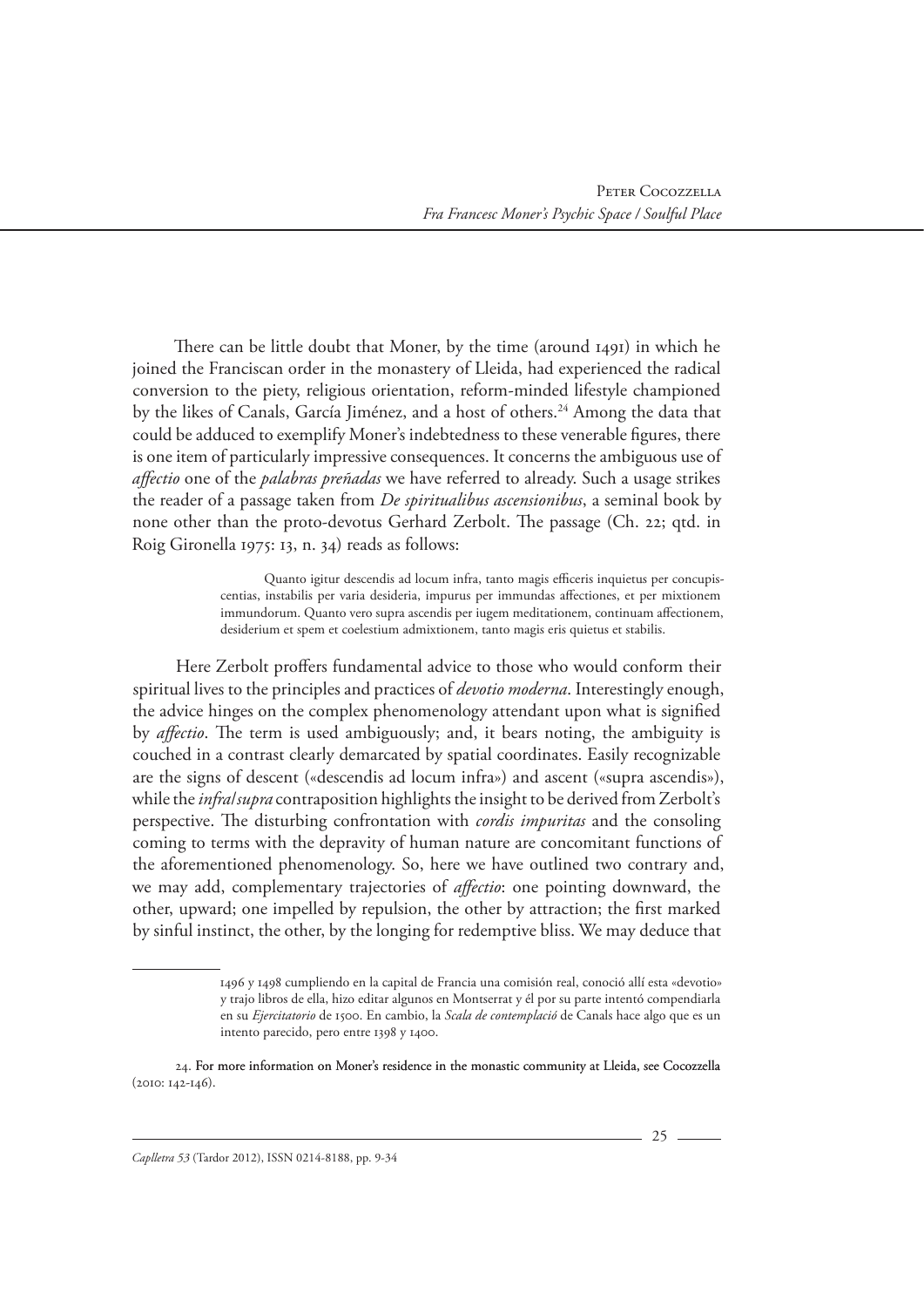the dynamic of *affectio*, in accordance with Zerbolt's own explanation, is the primal impulse that can lead both ways: either to perdition or to salvation. Hence the ambiguous nature of that dynamic.

We need not belabor the issue in an effort to demonstrate that in Episode 1 of *La noche*, especially in the encounter with the passions personified, Moner echoes the very same motif of ascent and descent posited by the Flemish spiritual leader. Notably, Moner capitalizes, as does Zerbolt, upon the paradox inherent in the motif. Striking though they are, these similarities cannot be taken as proof positive that Zerbolt's *De spiritualibus ascensionibus* is one of Moner's direct sources. They do serve, all the same, as solid points of reference of unquestionable validity for purposes of comparison and contrast. A careful scrutiny of the pertinent points of reference reveals a significant contrast. For, even though, not unlike Zerbolt, Moner deals squarely with the paradoxical concurrence of inverted trajectories (descent/ascent), Moner accords to his dramatic presentation an orientation diametrically opposed to that found in Zerbolt's pertinent texts (especially the passage quoted above). In short, Zerbolt deals, as we have seen, with the overall effect of apparent descent (to a gloomy world much similar to that of the *infierno de los enamorados*) and actual ascent (to the level of salvific contemplation). Needless to say, the exact opposite is true of Moner's vision of the protagonist's journey in *La noche*.

What, we may ask, is the import of this divergence between Moner's plan of composition and that of his illustrious predecessor from Flanders? Naturally, the answer would be consistent with the exemplarity of Moner's *La noche* concerning the frustration of the protagonist's aspirations toward the Beatific Vision. So, while Zerbolt and cohorts point to the attainment of *Summum Bonum* by the prescription of the usual «three ways» (purgative, illuminative, unitive), Moner capitalizes on adapting to his own purpose the time-honored askesis of *devotio moderna*. In so doing, he manages to not only unfold his *psychomachia* —his struggle with the eleven passions— but also assert, as do many of his contemporaries, the Socratic imperative of «Nosce te ipsum» ('Know Thyself') within the ethical context provided by the Stoic tradition. The protagonist of *La noche* can honestly say that, thanks to the maturation he has experienced through the *psychomachia* and the invaluable instruction he has received from *Razón*, he has made considerable strides in the journey toward self-knowledge. This notwithstanding, the protagonist's rise to a high degre of «Nosce te ipsum» can only lead to a fall: ultimately, his success is rewarded with failure.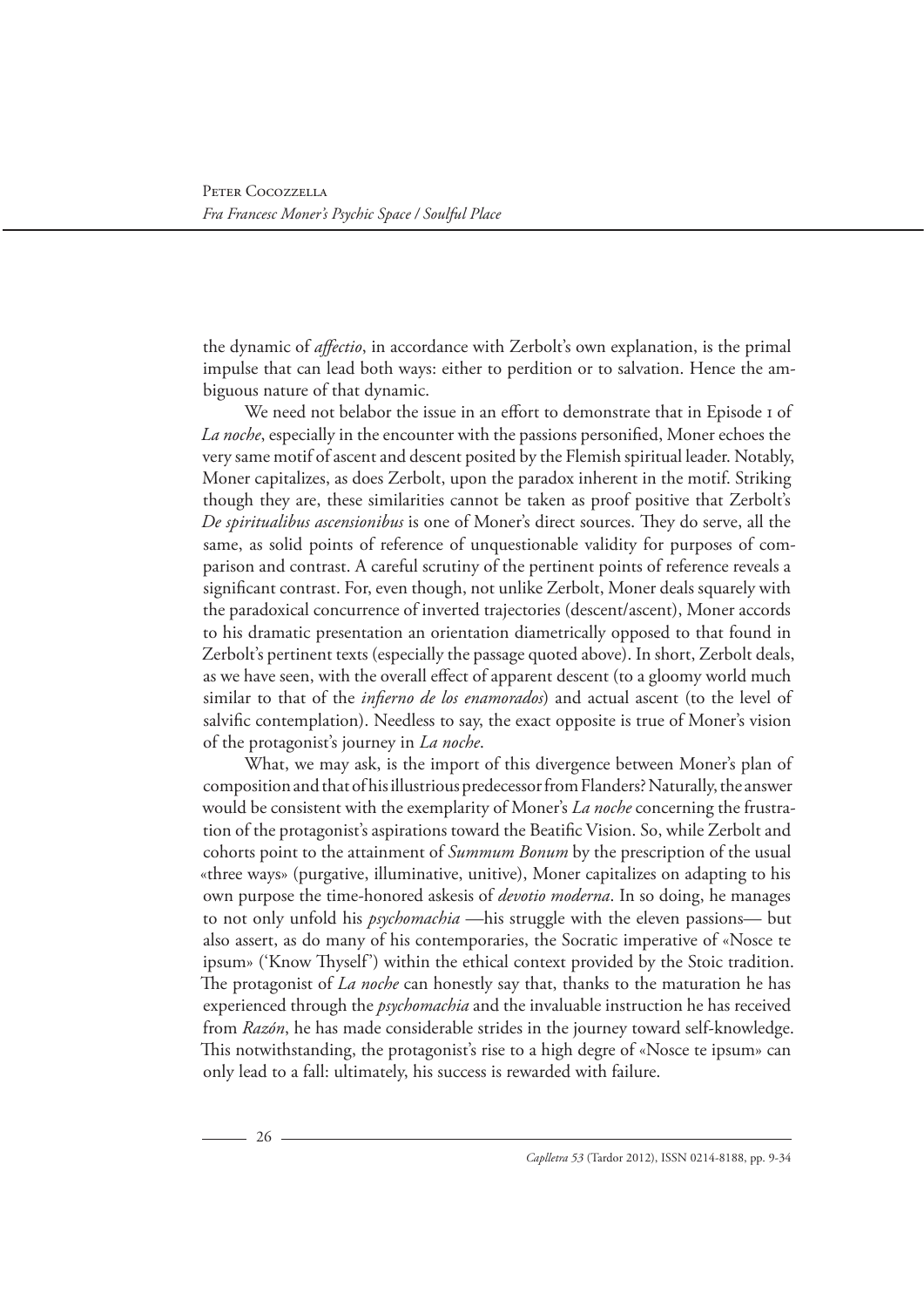It is only natural to seek some explanation for this puzzling situation of counterproductive effort on the part of the protagonist in *La noche*. One explanation certainly worth advancing as a hypothesis is that Moner intuits in his persona (the protagonist in question) a psychological factor much similar to the hamartia, the tragic flaw, that is, that characterizes the hero of the standard classical tragedy of old. Of course, the author provides no specific definition for his persona's hamartia. Such a definition, nevertheless, is not hard to come by since it may be formulated in conformity with the ideological context concomitant with either of the cultural traditions that come to bear upon Moner's creativity —namely: the *devotio moderna* or the current of Stoicism (known, more specifically, as *senequismo*). Within the context of the *devotio*, the notion of the tragic flaw would stem, in all probability, from an attitude of presumptuousness: witness, for instance, the mind-set of the man or woman, who, oblivious of the need for divine grace, would rely exclusively on rational or intellectual means to arrive at the contemplation of God.

I offer the foregoing remarks as a side note of sorts, which I hope will prove to be complementary to Albert G. Hauf's insightful study of the *devotio moderna* and its possible influence in the domain of Catalan and in the Spanish realm in general (Hauf 1990: 19-55).It is fair to say that, by exploring the dynamics of ascent and descent and the concomitant notion of space in Moner's allegorical visions, the discussion expounded in the present essay attests to a new approach to the all-important issue of the influence of the *devotio* on Catalan writers of the fifteenth century. As Hauf's well-documented study indicates, that issue is far from resolved (1990: 51). Be that as it may, the scholarship on the religious and spiritual ambiance that informed the lives of those writers will be enriched, no doubt, by the evidence yielded by the exploration of leading motifs, such as the ascent and descent analyzed here.

# The Boethian Protreptic: The Impulse of Transcendence

A positive dimension of the impulse of transcendence evident in Moner's production is that special exhortatory drive that critics identify with the label of «protreptic» (Walsh 1999: xxxi; Crabbe 1981: 238). The work in which the transcendent dimension of the protreptic clearly comes to the fore is none other than *L'ànima d'Oliver*. Of particular interest is the suggestive notion of what we have called «soulful place»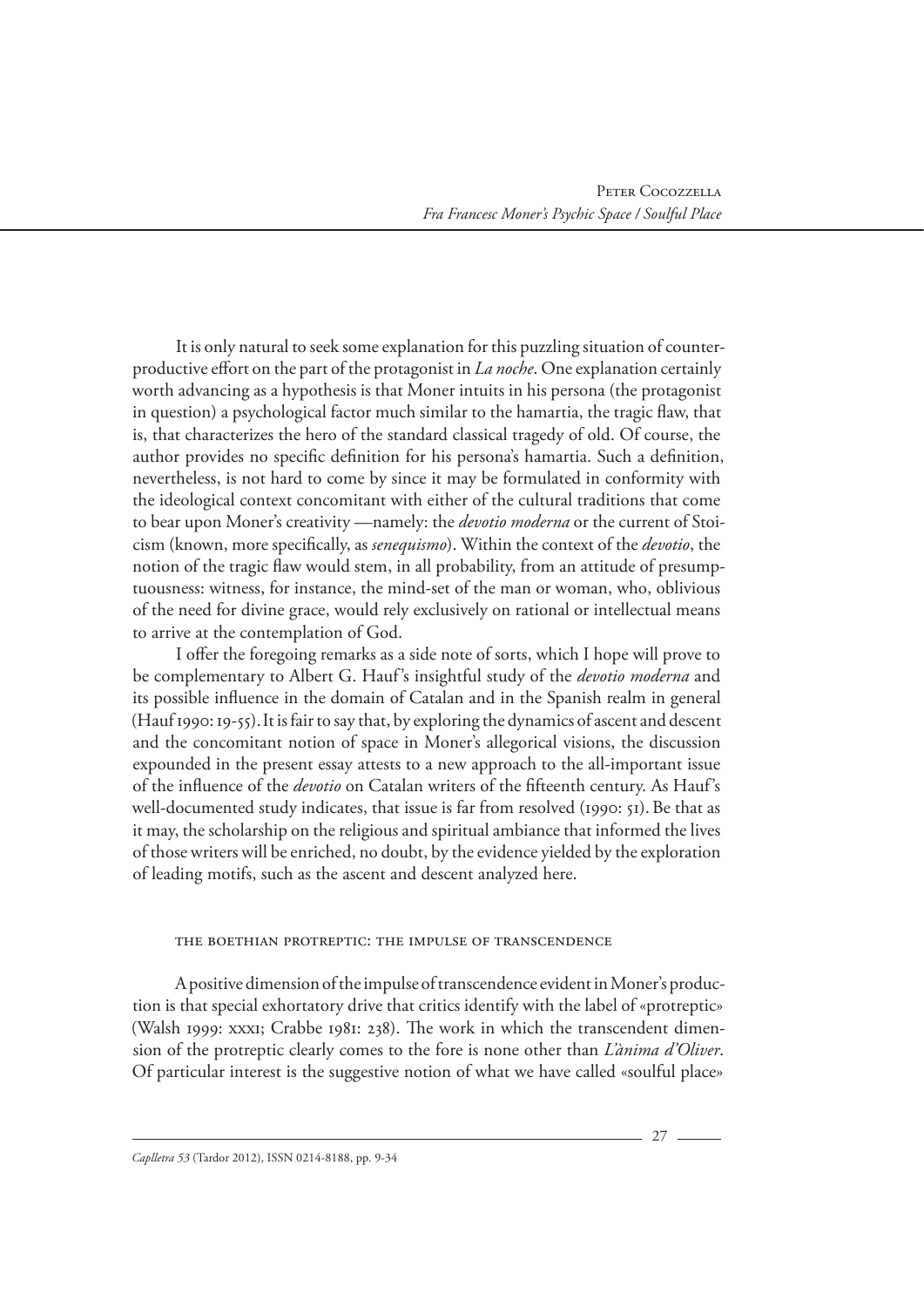—a notion that transpires from the theme and structure of *L'ànima*. It may be said that the distinguishing feature of this composition is the brand of ratiocination that Moner inherited, directly or indirectly, from Boethius's *De consolatione philosophiae*. 25 Accordingly, in *L'ànima* —aside from the aspects, such as the concrete setting and the magical or eerie ambiance, shared with other pieces— Moner adopts a topography, which may be called, in a broad sense, Boethian. Boethian, then, is a spatiality of an abstract nature, evidenced, primarily, in an airtight tripartite structure and in the ascending dynamic or movement, warranted by the protreptic and the authority of Oliver, who is not only a surrogate of Lady Philosophy but also an emissary from God.26 The «local habitation» in *L'ànima* is the solid intellectual underpinning of a symmetrical design —that of a well-developed argument, consummately planned to privilege the love of God over the love of a creature, such as the *amada*. That very «habitation» in the abstract may be conceived as the ontological correlative of the figure of the ladder, that, as we read in bk. 1, ch. 1 of Boethius's masterpiece, is embroidered on Philosophia's garment. As is well known, also depicted on that garment, one at the

#### 25. For an extensive discussion of Boethius's influence on *L'ànima d'Oliver* and kindred pieces by Moner, see Cocozzella (2000: 42-51).

#### 26. Following is a summanry, which may help us appreciate the outstanding qualities of *L'ànima*:

The first part (*Ob. cat.* 137-143) consists of an embryonic statement of the leitmotif. The author's persona broaches the introspective analysis by making reference to his psychological turmoil. Oliver offers his help in guiding the youth on the road to perfection. In the second part (*Ob. cat.* 143-153) the themes and their arrangement remain the same: what changes is the depth and breadth of their exposition. Resuming his psychological probing, the lover touches upon the preoccupations that fuel his anxieties: the inner conflict, the steadfast intention to keep under wraps whatever pertains to his relationship with the lady of his dreams, the pangs of unrequited love, the consuming flame of passion, the death wish, the lack of common sense, the sin of idolatry. In response, the Ghost, in order to clarify the youth's understanding, goes into an explanation of the three types of lovers and gives him some practical advice on how to extricate himself from the snares of morbid love. In a climactic speech, Oliver exalts the excellence of the love for the Supreme Good. The third section of *L'ànima* (*Ob. cat.* 153-165) deals with a crucial theme: the function of free will in the lover's condition. The author's persona complains that he feels bereft of this very important faculty. Oliver explains to him the effects of the passions over the will and points out the main causes of sinful love—namely, the lover's presumptuous reliance on the beloved's chaste resistance and the devil's intrigues. Then, deviating somewhat from the pattern of the previous sections, Oliver launches into the criticism of women. These derogatory remarks come as an anticlimactic counterbalance and stand in diametric contrast to the aforementioned praise of the love of God.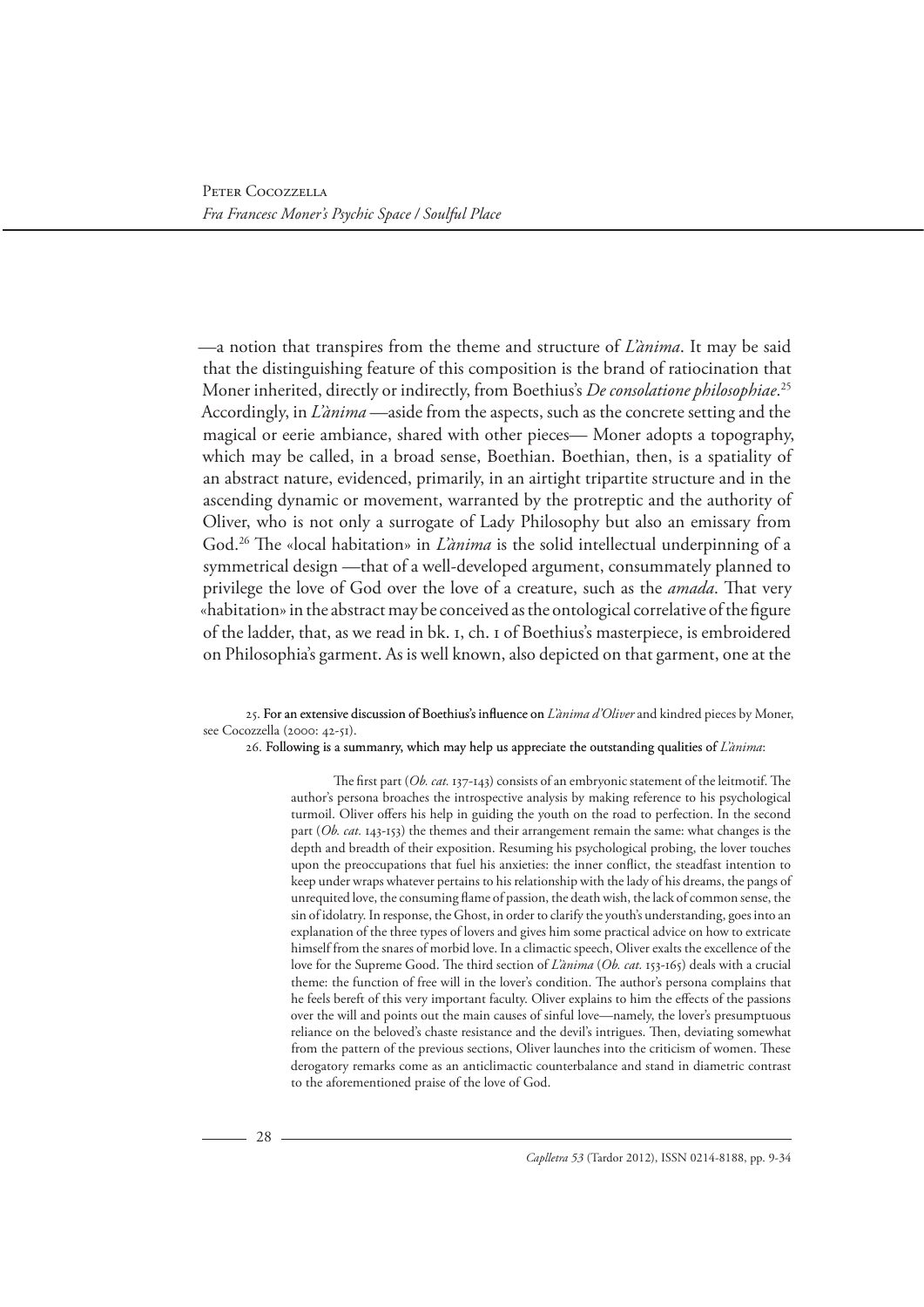lower and one at the upper end of said ladder, are, respectively, the Greek letters *Π* and Θ. From this we may extrapolate that, implicit in Moner's abstract, intellective space, there is the Boethian contemplative impulse, which proceeds toward an ever higher level of being and awareness. It is, of course, the very impulse that Boethian scholars, while decoding the symbolism of the aforementioned letters, explicate in terms of the strenuous upward journey from the mundane realm of *praktike* ( $\pi \rho \alpha \kappa \tau \iota \kappa \eta$ ) to the lofty sphere of *theōrētikē* (θεωρητικη′ ). In the final analysis, Moner has transformed some crucial devices derived from Boethius into the locus of transition from the natural to the supernatural, from knowledge to wisdom, from domain of psyche to that of the soul —in short, from psychic space to soulful place.

There is —it bears noting— a substantial difference between the type of transcendence demonstrated in *L'ànima d'Oliver* and the one illustrated both in some key episodes of *La noche*. In the latter composition the author capitalizes on the imagery that underscores a frustrated attempt to attain the mystical union. The point to be made, then, is that, contrary to the exemplarity to be drawn from *La noche*, the protagonist of *L'ànima*, even while not achieving a positive outcome, the actual enjoyment of the *Summum Bonum*, certainly is heading in the right direction under the guidance of a mentor hailing from the other world. In the light of pertinent circumstances it is evident, also, that in the transcendence by virtue of the protreptic sponsored by that mentor —that is to say, Oliver in the epiphany of a ghost empowered to see *sub specie aeternitatis*— a way toward perfection is set into perspective as well as the road of piety implicit in that way. There is much to be said, in effect, about the method of piety Moner envisages far beyond the regions of psyche, mind, and soul, explored and charted in *L'ànima d'Oliver*.

Once again, Moner confronts us with a significant factor of spatiality. The author begins to map out the topography of the soul, specifically the area of a conversion in the religious sense of the term. What is at issue is the metaphysics of a radical transformation: a human life —the protagonist's own— perceived as a text, is sacralized by virtue of a supernatural power in an operation little short of sacramental.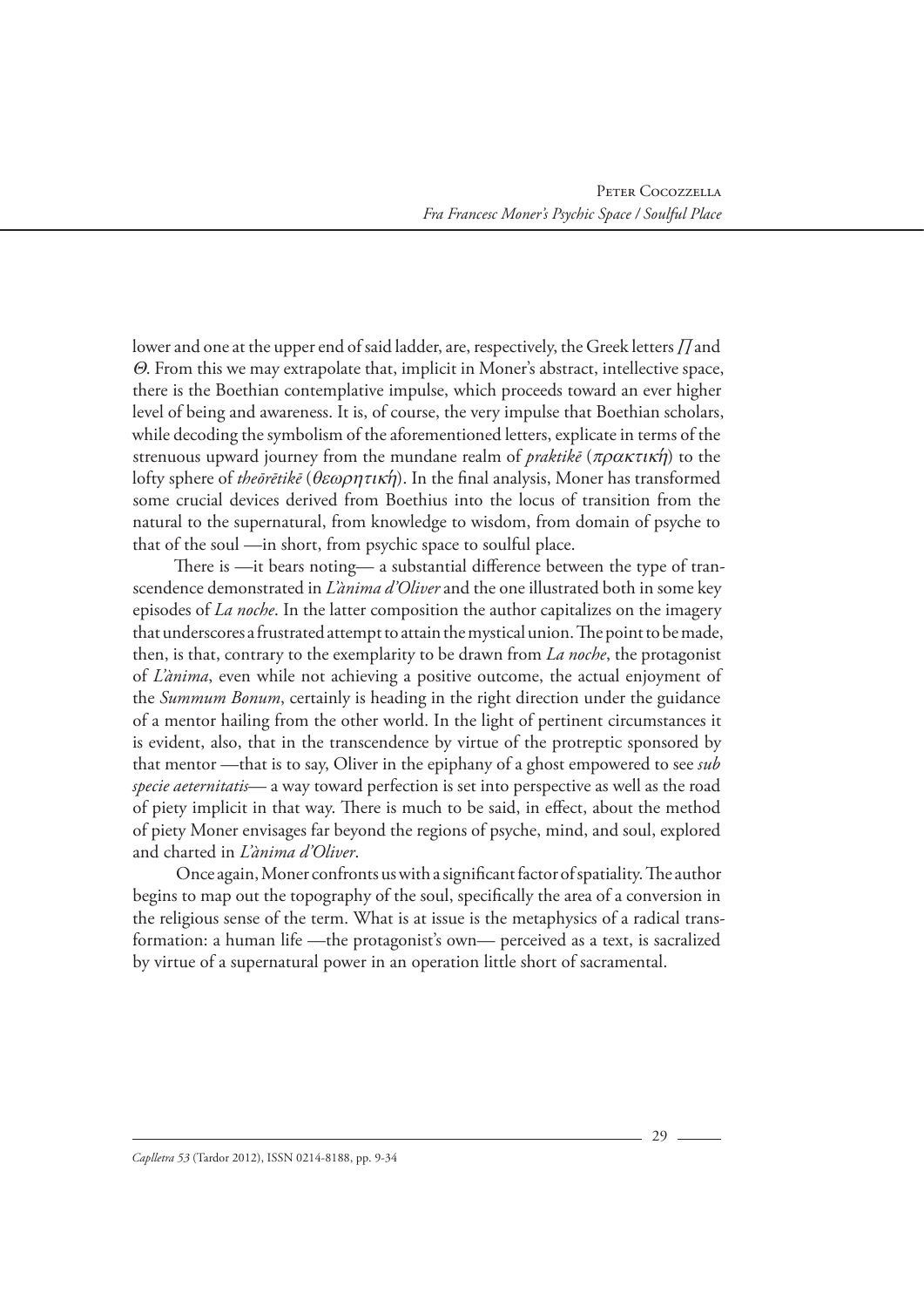# **CONCLUSION**

The works of Fra Francesc Moner, one of the masters of Catalan and Castilian letters that flourished in Barcelona in the second half of the fifteenth century, call attention to some important issues of spatiality. It is instructive to analyze those issues especially as they relate to Moner's ingenious use of allegory. Apropos of Moner's typical allegory exemplified in *La noche*, his longest composition, it is useful to draw a distinction between two semiotic fields, each identified by the respective term of «space» and «place». The contrast and correlation between the former and the latter may be construed as the differentiation between two stages in the phenomenology of love: the psychic and the spiritual, the natural and the supernatural, the human and the divine. What a study of *La noche* demonstrates is that the author, by meditating on the plight of his auctorial persona, is wont to delve into an ambiance of immanent suffering. Thus, he comes up with intriguing insights into not only a process of disintegration, which may be called the splitting or fragmenting of the self, but also a paradoxical dynamic of apparent rise and actual fall.

It is fair to say that Moner's meditation gravitates toward «psychic space» of the type evoked in the *infierno de los enamorados*, perceptively studied by Chandler Rathfon Post and other scholars. This does not mean, however, that Moner does not feel a strong attraction toward the «soulful place» —the «local habitation», that is, where the *Summum Bonum* is attained in the Communion with the Creator. Indeed, traces of the influence from such sources as the Stoics (especially Seneca), Boethius, and the champions of the *devotion moderna*, show that Moner was well instructed in the ways of rising far above the sinkhole of the *infierno de los enamorados*. The fact remains, all the same, that he did not feel ready to surrender himself to the lofty flight of the mystical experience. The tension, then, between the miseries of lovesickness and the ecstasy of the Beatific Vision fully dramatizes Moner's outstanding contribution to the literary developments that shaped the culture of his time and *circunstancia*.

Peter Cocozzella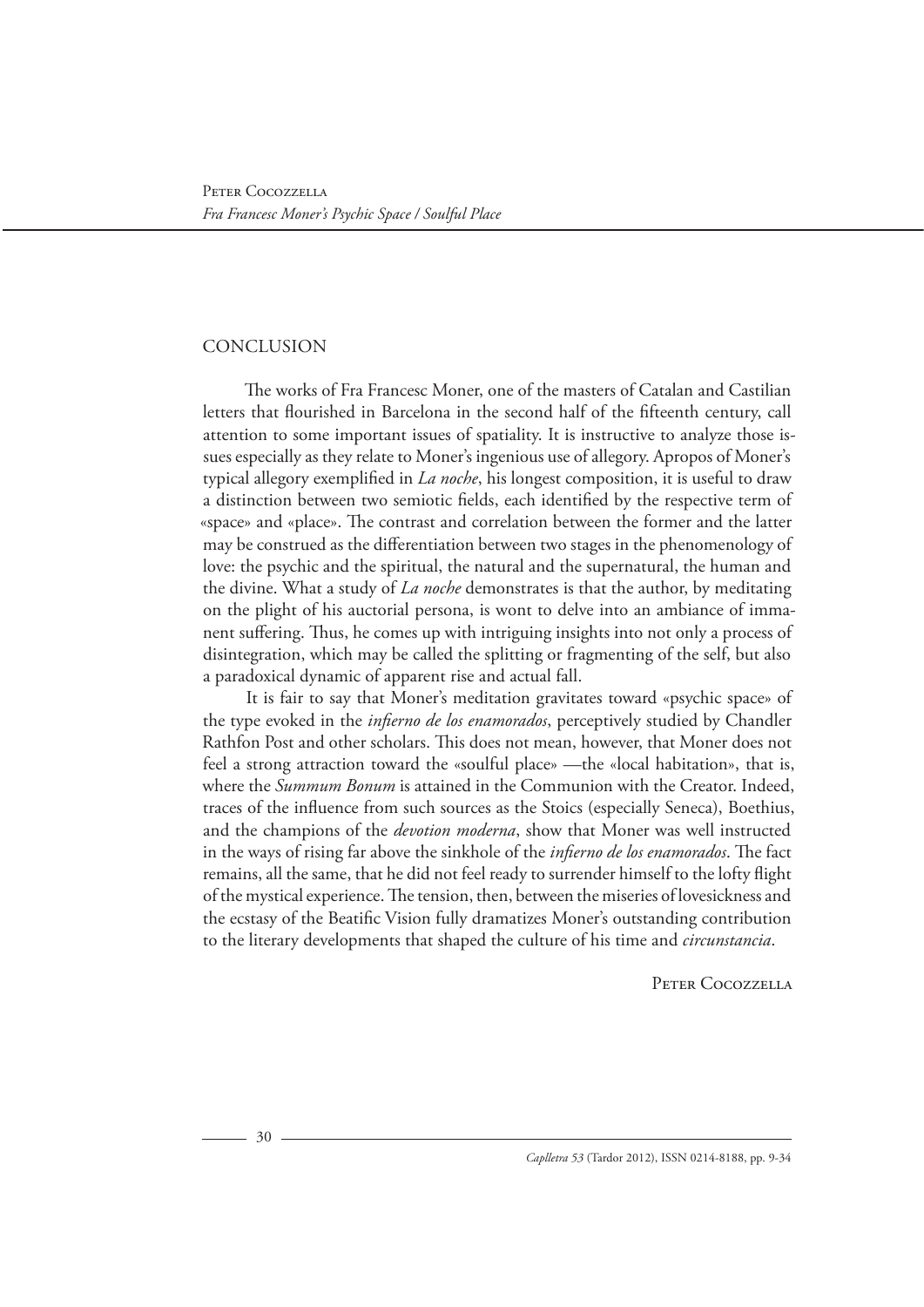# WORKS CITED

# Abbreviations

- *1 OC* = Moner, F. (1991) *Poemas menores* in *Obras castellanas*, P. Cocozzella (ed.), Lewiston, NY, Edwin Mellen, vol. 1.
- *2 OC* = Moner, F. (1991) *Poemas mayores* in *Obras castellanas*, P. Cocozzella (ed.), Lewiston, NY, Edwin Mellen, vol. 2.
- *Oc* = Moner, F. (1970) *Obres catalanes*, P. Cocozzella (ed.), Els Nostres Clàssics 100, Barcelona, Barcino.
- *TMPW* = Moner, F. (1966) «The Two Major Prose Works of Francisco de Moner: A Critical Edition and Translation», P. Cocozzella (ed.), Dissertation, Saint Louis University.

# Primary Sources

- ALEGRE, F. (1982) *Somni de Francesc Alegre recitant lo procés d'una qüestió enamorada* in A. Pacheco & A. Bover Font (eds.), *Novel·les amorores i morals*, Barcelona, Edicions 62 («Les Millors Obres de la Literatura Catalana», 73), pp. 121-138.
- *Cancionero general [de Hernando del Castillo]* (2004), J. González Cuenca (ed.), Madrid, Castalia, 5 vol.
- Carrós Pardo de la Casta, Francesc [*Consuelo de amor*], «Comiençan las obras de don Francés Pardo y esta primera es una en que finge que, passeándose por descansar de sus trabajos, halló gran número de personas de estado, en los gestos de las quales conosció alteración grande, que denotava en las entrañas ser cruelmente heridos. Desseoso de saber lo que no sabía, començóles de hablar en esta manera, y ellos le respondieron de la forma que aquí parescerá» («Cargado de pensamientos» [ID 6681]), *Cancionero general [de Hernando del Castillo]*, 3, pp. 271-280.
- (1982) «Regoneixença i moral consideració contra les persuasions, vicis i forces d'amor» in A. Pacheco & A. Bover Font (eds.), *Novel·les amorores i morals*, Barcelona, Edicions 62 («Les Millors Obres de la Literatura Catalana», 73), pp. 155-186.
- METGE, B. (1959a) *Llibre de Fortuna y Prudència*, in M. de Riquer (ed. and trans.), *Obres de Bernat Medge*, Barcelona, Universidad de Barcelona, pp. 25-88.

*Caplletra 53* (Tardor 2012), ISSN 0214-8188, pp. 9-34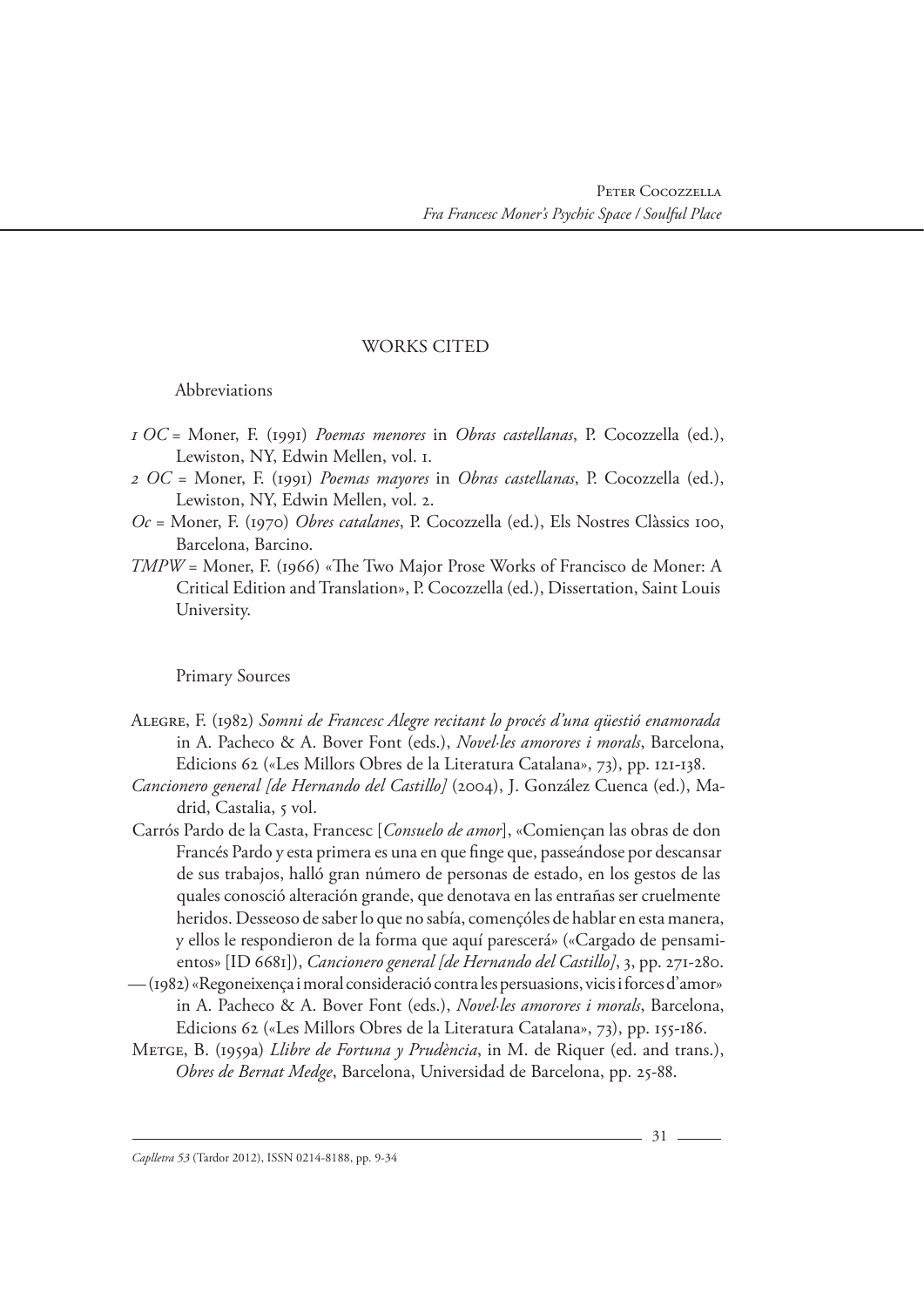— (1959b) *Lo somni*, in M. de Riquer (ed. and trans.), *Obres de Bernat Medge*, Barcelona, Universidad de Barcelona, pp. 165-373.

MONER, F. (1970) *Bendir de dones*, *Oc*, pp. 179-211.

— *Cobles de les tisores*, *Oc*, pp. 167-178.

— *L'ànima d'Oliver*, *Oc*, pp. 137-165.

— *La noche*, *TMPW*, pp. 67-203.

— *Obra en metro*, *2 Oc*, pp. 75-100.

ROCABERTÍ, B. H. de (1916) *The Gloria d'Amor: A Catalan Vision-Poem of the 15th Century*, in H. C. Heaton (ed.), New York, Columbia University Press.

- Rojas, F. de (1995) *La Celestina*, 9ª ed.,in D. S. Severin (ed.), Madrid, Cátedra («Letras Hispanas», 4).
- SÁNCHEZ DE BADAJOZ, Garci «Coplas del dicho Garci Sánchez a los galanes, fingiendo que los vido presos en la casa de Amor, a los vivos y a los pasados, con las canciones que hizieron. Llámase *Infierno de Amor*» («Caminando en las honduras» [ID 0662]), *Cancionero general [de Hernando del Castillo]*, 2, pp. 386-404.
- SANTILLANA, Marqués de [Iñigo López de Mendoza] (1975, 1980) *Poesías completas*, in M. Durán (ed.), Madrid, Castalia, 2 vol. («Clásicos Castalia», 64, 94).
- «Infierno de los enamorados» [ID 0028] in M. Durán (ed.), *Poesías completas*, Madrid, Castalia, 1, pp. 202-227.
- SHAKESPEARE, W. (1953) *A Midsummer Night's Dream* in T. M. Parrott, E. Hubler, R. Stockdale Telfer (eds.), *Twenty-Three Plays and the Sonnets*, revised edition, New York, Scribner's, pp. 131-161.

VIA, F. de la (1997) *Obres*, in A. Pacheco (ed.), Barcelona, Quaderns Crema.

# Secondary Sources

ARAYA GOUBET, G. (1976) «The Evolution of Castro's Theories» in J. Rubia Barcia (ed.), *Américo Castro and the Meaning of Spanish Civilization*, Berkeley and Los Angeles, University of California Press, pp. 41-66.

BACHELARD, G. (1994) *The Poetics of Space*, M. Jolas (trans.), Boston, Beacon.

BOREL, J.-P. (1959) *Raison et vie chez Ortega y Gasset*, Neuchatel, Baconnière.

BURKE, K. (1961) *The Rhetoric of Religion: Studies in Logology*, Boston, Beacon.

Cocozzella, P. (1970) «Introducció» in F. Moner, *Obres catalanes*, P. Cocozzella (ed.), Barcelona, Barcino («Els Nostres Clàssics», 100), pp. 7-97.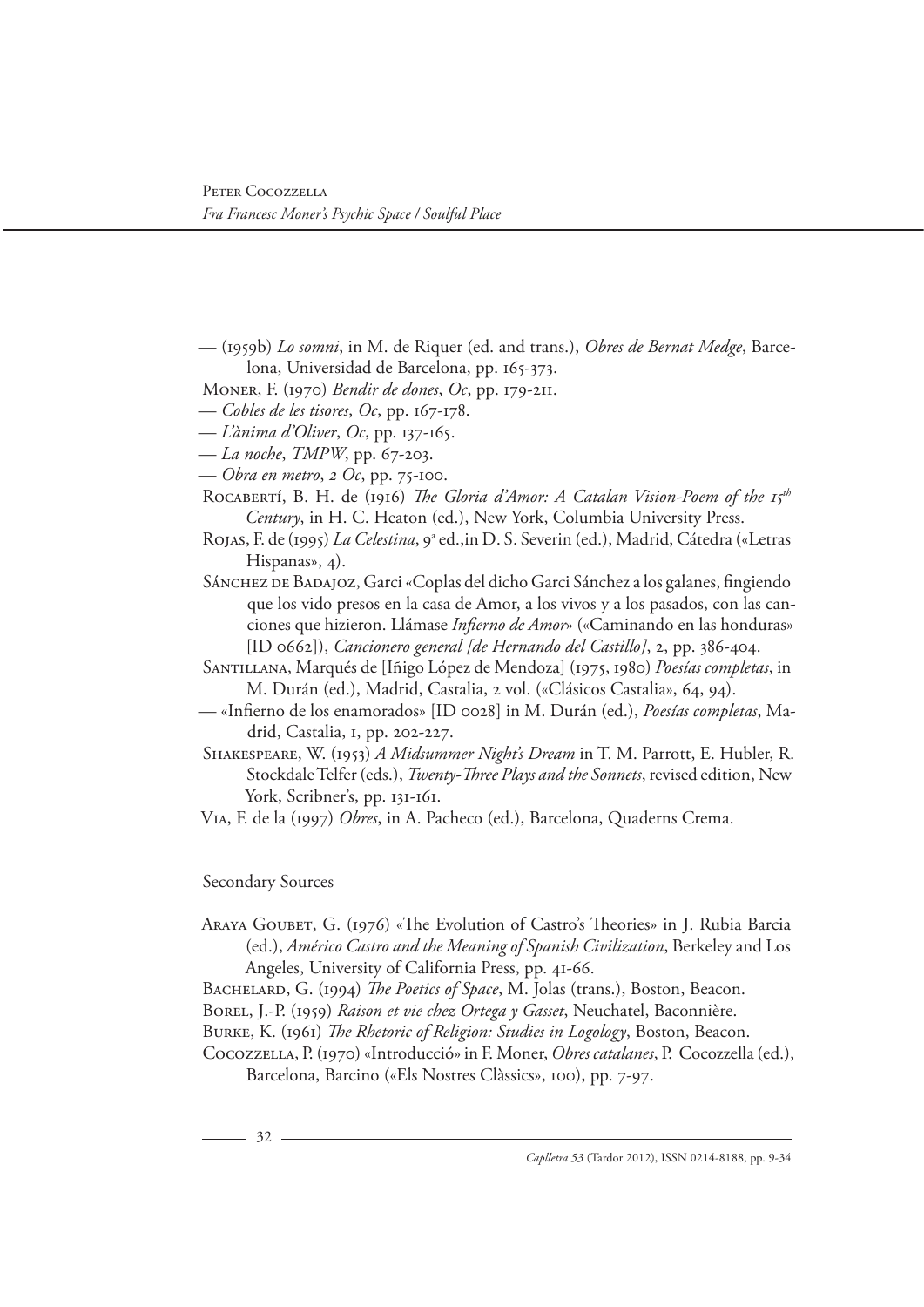- (1986) «Salvador Espriu's Idea of a Theater: the *Sotjador* vs. the Demiurge», *Modern Drama*, 29, pp. 472-489.
- (1987) «Fray Francisco Moner's *Auto de Amores*: Toward a Reassessment of Spanish Para-Mystical Literature of the Fifteenth Century» in G. Massa (ed.), *La mistica spagnola: Spagna, America Latina. [Proceedings of the* «*X Conferencia Mediterránea*» *(Rome, July 2-4, 1987)]*, Oakdale, N.Y., Dowling College, pp. 47-71.
- (1991a) *1* «Introducción», in F. Moner, *Poemas menores*, vol. 1 of *Obras castellanas*, in P. Cocozzella (ed.), Lewiston, N. Y., Edwin Mellen («Hispanic Literature» 3), pp. 1-163.
- (1991b) *2* «Introducción», in F. Moner, *Poemas mayores*, vol. 2 of *Obras castellanas*, in P. Cocozzella (ed.), Lewiston, N. Y., Edwin Mellen («Hispanic Literature» 2), pp. 1-71.
- ed. (2000) *Mediaevalia* 22 [*Mediaeval and Early-Renaissance Literature in Catalan*], State University of New York at Binghamton, The Center for Medieval and Early Renaissance Studies.
- (2006) «A Strain of *Senequismo* in Late-Medieval Literature of the Catalan Domain: the Case of Fra Francesc Moner (1463-1492)», *Catalan Review*, 20, pp. 229-261.
- (2010) *Fra Francesc Moner's Bilingual Poetics of Love and Reason: The* «*Wisdom Text» by a Catalan Writer of the Early Renaissance*, Currents in Comparative Romance Languages and Literatures, 173, New York, Peter Lang.
- COLLINS, J. (1952) *The Existentialists: A Critical Study*, Chicago, Gateway-Regnery.
- CORTIJO OCAÑA, A. (1997) «The Complications of the Narrative Techniques in 15<sup>th</sup> Century Prose Literature on Love: the *Somni de Francesc Alegre recitant lo procés d'una qüestió enamorada*», *Catalan Review*, 11.1-2, pp. 49-64.
- CRABBE, A. (1981) «Literary Design in the *De Consolatione Philosophiae*», in M. Gibson (ed.), *Boethius: His Life, Thought and Influence*, Oxford, Blackwell, pp. 237-274.
- DÍEZ TABOADA, J. M. (1964) «Vivencia y género literario en Espronceda y Bécquer», in J. M. Díez Taboada (ed.), *Homenajes: Estudios de Filología Española*, Madrid, Romarga, vol. 1.
- GALLAGHER, P. (1968) *The Life and Works of Garci Sánchez de Badajoz*, London, Tamesis.
- HAUF, A. G. (1990) *D'Eiximenis a sor Isabel de Villena: Aportació a l'estudi de la nostra cultura medieval*, València, Institut de Filologia Valenciana / Publicacions de l'Abadia de Montserrat.
- ILIE, P. (1967) *Unamuno: An Existential View of Self and Society*, Madison, Wisconsin, The University of Wisconsin Press.

*Caplletra 53* (Tardor 2012), ISSN 0214-8188, pp. 9-34